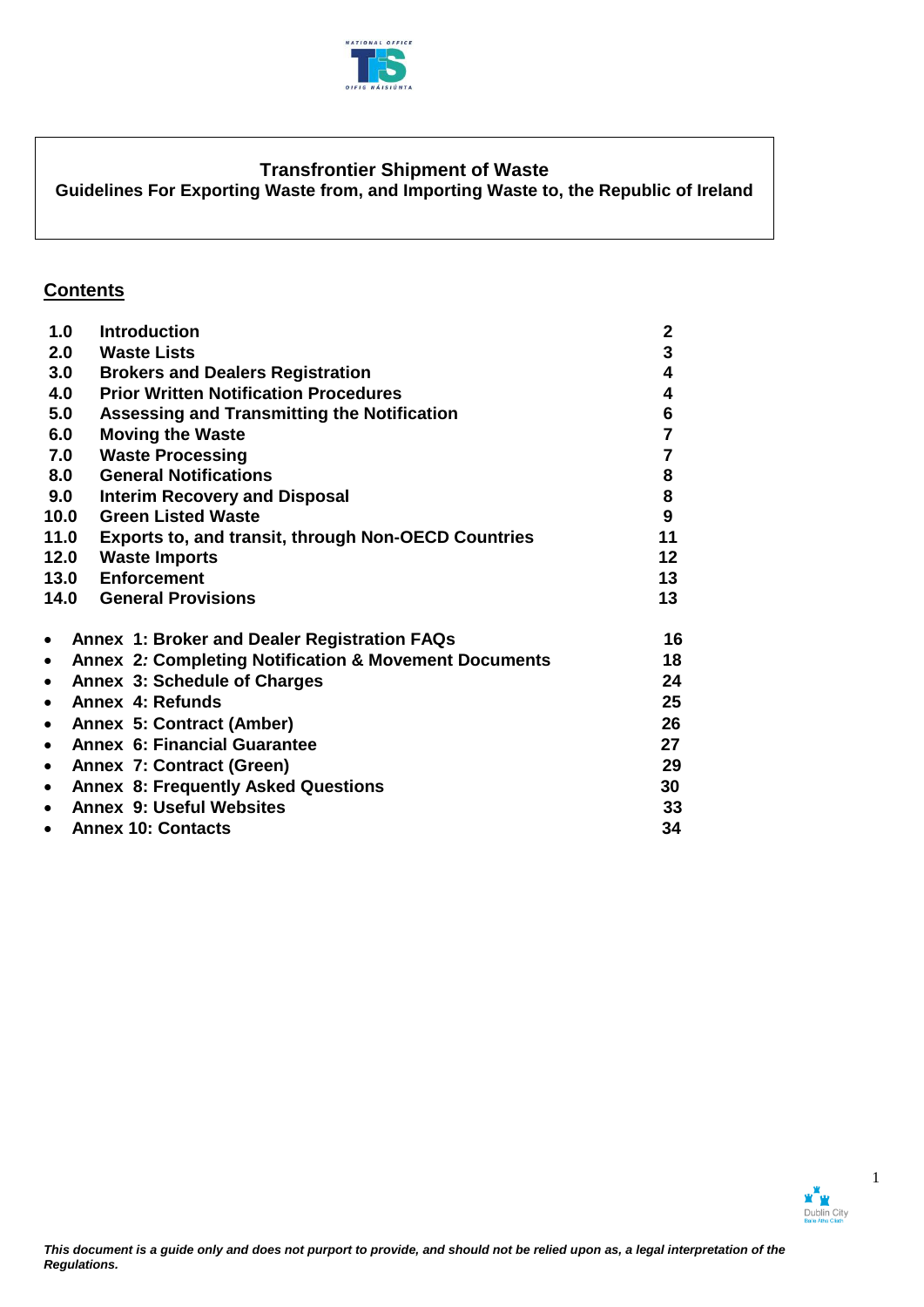

# **1.0 INTRODUCTION**

# **1.1 EU / Irish Legislation**

The transfrontier shipment of waste deals with the movement of waste between countries. Transfrontier shipments of waste within, into and out of the EU, for recovery or disposal operations, are governed by Regulation (EC) No. 1013/2006 on shipments of waste which came into effect on the 12<sup>th</sup> July 2007. Proposals for the export of waste from, and the import of waste into the Republic of Ireland are subject to the provisions of the Waste Management (Shipments of Waste) Regulations 2007, S.I. No. 419, introduced on the 5<sup>th</sup> of July 2007, which give effect to Regulation (EC) No. 1013/2006 under Irish Law. The overall objective of the TFS Regulation is to implement measures for the supervision and control of shipments of waste in order to ensure that the movement, recovery, or disposal of waste, is managed in an environmentally sound manner, for the protection of the environment and human health.

# **1.2 Scope of TFS Regulations**

The Regulations apply to waste:

- (a) exported from the Republic of Ireland to EU Member States
- (b) in transit through the EU
- (c) exported from the Republic of Ireland to countries outside the Community
- (d) imported into the Republic of Ireland from EU Member States
- (e) imported into the Republic of Ireland from countries outside the Community

# **1.3 Competent Authorities**

All EU member states have designated a national competent authority, responsible for implementing both EU and national TFS Regulations within their jurisdiction. Countries outside the EU operate under an agreement whereby nominated competent authorities supervise international waste movements. There are 3 competent authorities involved with the transfrontier shipment of waste:

- (a) the competent authority of dispatch for the country or area from which the waste shipment originates;
- (b) the competent authority of destination for the country or area where the authorised facility is located in which the shipment is received for recovery or disposal;
- (c) the competent authority of transit for the country through which the waste is transported on route to the destination facility.

# **1.4 National TFS Office**

Under the Waste Management (Shipments of Waste) Regulations 2007, Dublin City Council is nominated as the competent authority of dispatch in respect of the export of waste, the competent authority of destination in respect of the import of waste, and the competent authority of transit in respect of any waste shipments transiting through the Irish State. Dublin City Council carries out its National TFS functions at

National Transfrontier Shipment Office Floor 2, Block B Blackhall Walk **Smithfield** Dublin 7 D07 ENC4

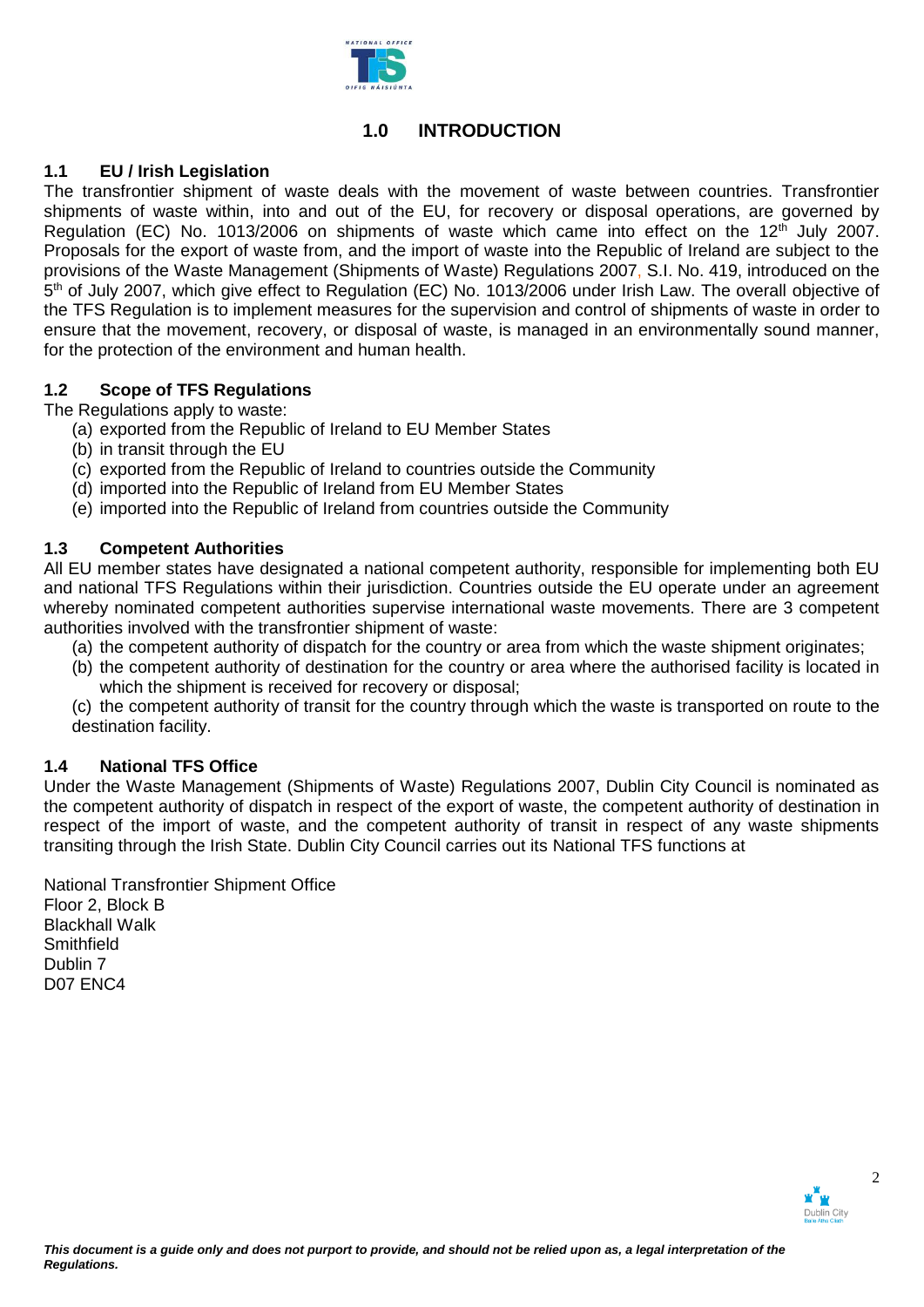

# **2.1 Amber and Green Lists**

For export and import purposes, wastes are identified for inclusion on Green or Amber waste lists, the entries of which are detailed in Annexes to the EC Regulation 1013/2006 (Annex III, IIIA, IIIB and Annex IV). Each waste type also has a corresponding waste code, a list of which may be found in the European Waste Catalogue/Hazardous Waste List published by the Environmental Protection Agency.

Shipments of Amber listed waste destined for recovery, and all shipments of waste destined for disposal, are subject to notification and tracking procedures. Shipments of uncontaminated, sorted wastes which appear on the Green Waste List and are destined for recovery need only be accompanied by an Annex VII document containing information certified by the person arranging the shipment, as specified in Article 18 of Regulation 1013/2006, and will not normally be subject to further control under the Regulations.

It should be noted that a particular classification will not always apply, as Regulations vary according to the country for which the material is destined if that country is outside the EU. Misclassified material may be returned on the basis that it has been illegally exported.

# **2.1.1 Amber List**

The amber list applies to the export of hazardous and non-hazardous waste destined for recovery or disposal. Shipments of amber listed waste are subject to the prior written notification and consent procedures (See page 4).

## **2.1.2 Green List**

The green list applies to the export of non-hazardous waste for recovery. Shipments of green listed waste for recovery are not controlled by the notification and consent procedures but must be accompanied by an Annex VII document certified by the person arranging the shipment and filled out in accordance with Article 18 of EC Regulation 1013/2006 (see page 7).

It should be noted that regardless of whether or not wastes are included in the green list, they may not be shipped as green wastes if they are contaminated by other materials to an extent which increases the risks associated with the waste sufficiently to render it appropriate for inclusion in the amber list, or prevents the recovery of the waste in an environmentally sound manner.

# **2.2 Mixed Municipal Waste**

Shipments of mixed municipal waste (waste entry EWC 200301) to recovery or disposal facilities shall be subject to the same provisions as shipments of waste destined for disposal (prior written notification and consent procedures).

# **2.3 Dry Recyclable Waste**

Exports of dry recyclable waste for the purposes of recycling or recovery must be correctly classified. Dry recyclable waste will not normally qualify as green listed waste unless it has been sorted and is readily classifiable under a single category of the permitted green listed wastes. Co-mingled dry recyclable material of municipal origin will qualify as amber listed waste, and must be notified in accordance with the Regulations.

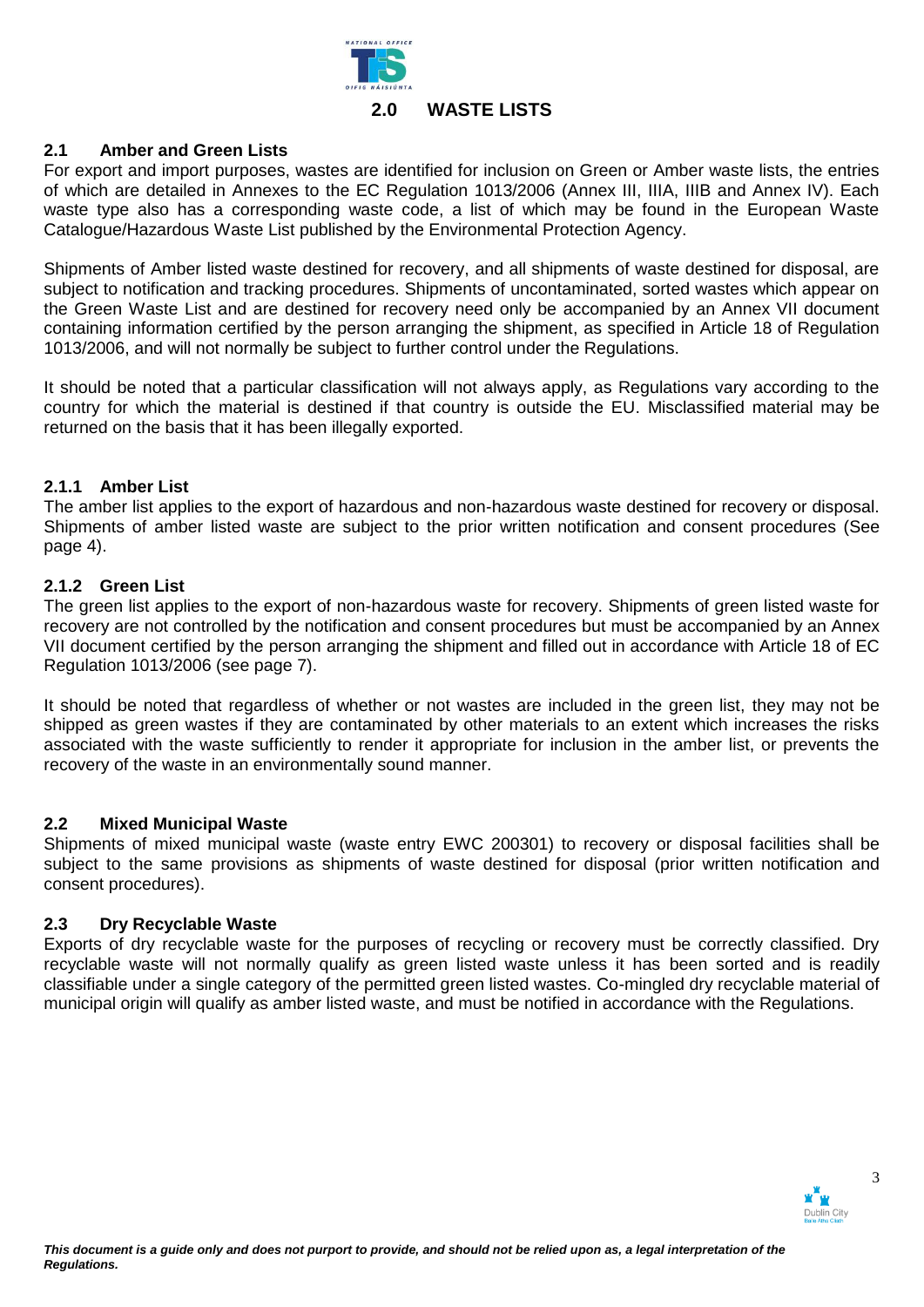

# **3.0 BROKERS AND DEALERS REGISTRATION**

## *Brokers and Dealers Regulations*

Brokers and dealers, who on a professional basis collect or arrange for the shipment of waste the subject of the TFS Regulation and the Waste Management (Registration of Brokers and Dealers) Regulations 2008, S.I. No. 113 of 2008, must ensure that they are registered with the competent authority (National TFS Office, Dublin City Council).

Any person who arranges for the shipment of waste the subject of the TFS Regulation and the Brokers and Dealers Regulation, on behalf of others or themselves, has a responsibility to only use a broker or dealer who is registered with the competent authority. Any person who contravenes these provisions shall be guilty of an offence. A waste broker arranges to handle, transport, dispose of or recover controlled waste on behalf of themselves or others. They do not necessarily handle, transport, dispose of or recover the waste directly. Waste brokers include waste dealers who acquire waste and sell it on.

Waste brokers and dealers include:

- Businesses that buy and sell scrap metal and other recoverable materials. They may operate from a yard or act as a third party making the buying and selling arrangements for the materials.
- Businesses arranging the disposal of waste on behalf of another company or waste producer.
- Waste disposal operators or carriers arranging the disposal or recovery of waste not covered by their own licence.

A broker shares responsibility with the waste holders for the proper management of the waste before and after its transfer. As they control what happens to the waste, they are legally responsible for its proper handling and disposal. Any individual or business that arranges the collection, recycling, recovery or disposal of waste on behalf of themselves or another party must register as a waste broker with the National TFS Office *[see Annex 1 for registration guidance].*

# **4.0 PRIOR WRITTEN NOTIFICATION PROCEDURES Waste Exports from the Republic of Ireland**

There are 4 main stages involved in the shipment of waste each of which is dealt with in turn under the appropriate heading:

- Submitting an Application/Notification;
- Assessing and Transmitting the Notification;
- Moving the Waste;
- Waste Processing

# **4.1 Submitting an Application/Notification**

### **4.1.1 Notification and Movement document**

Intended shipments that are subject to the controls of the prior written notification and consent procedures must be brought to the attention of the National TFS Office. This is achieved by the submission of an application, known as a notification, consisting of a notification document and a movement document, as set out in Annex 1A and 1B of Council Regulation 1013/2006.

# **4.1.2 Notifier**

A person or body proposing to carry out a shipment of waste, whether it is the waste producer, collector, broker, or dealer, may act in a notifying and exporting capacity.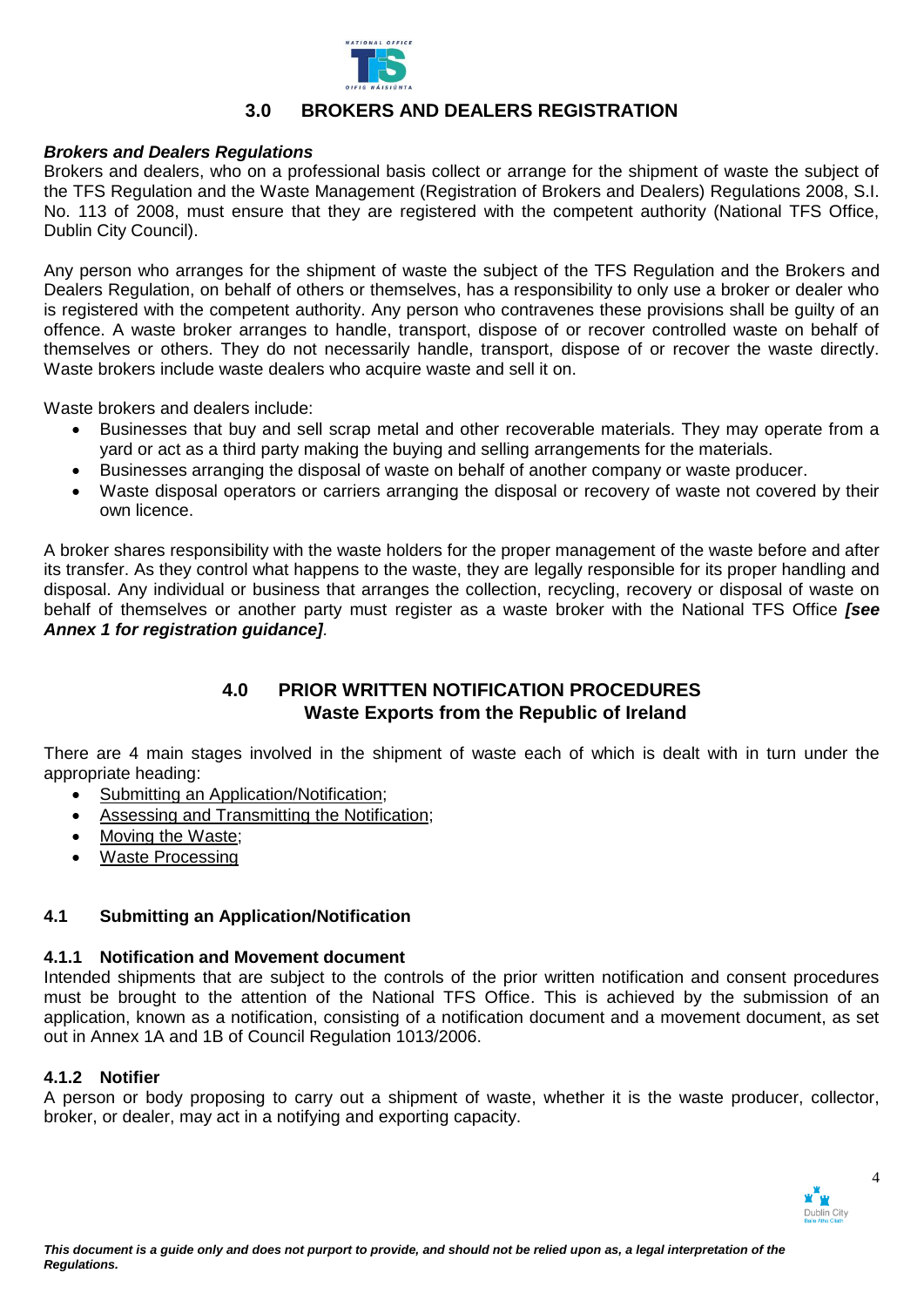

# **4.1.3 Applying for a notification**

The notifier should apply in writing to the National TFS Office for a requisition number (for inclusion on the Notification Document Annex 1A), outlining proposals in relation to the description, waste code, origin and destination of the waste. Requests for requisition numbers may be made by post, email, or fax:

National Transfrontier Shipment Office Floor 2, Block B, Blackhall Walk Smithfield Dublin 7 D07 ENC4

Email: [nationaltfs@dublincity.ie](mailto:nationaltfs@dublincity.ie) Fax: 01 411 3452

A unique reference number is allocated to each notification issued for tracking purposes. Before the notifier can proceed with arranging any waste shipments he/she shall submit a completed Notification Document, together with any supporting documentation, to the National TFS Office for approval. The notifier is required to submit by post 1 original and 2 copies of the notification.

# **4.1.4 Information, documents and items required in a notification**

The notification and movement documents must be completed to the fullest extent possible at the time of notification *[see Annex 2 for guidance on completing the Notification and Movement Document].* The notifier shall provide the information listed in Annex II, Parts 1 and 2. Subject to exceptions, only one identification code shall be covered for each notification. When the notifier is not the original producer, the notifier shall ensure that the appropriate person also signs the notification document.

A notification must be accompanied by:

- *(a)* The notification fee *[see Annex 3: Schedule of Charges].* Please note that the NTFSO is not in a position to process applications unless the correct fee is included in the notification application. The notifier may claim a refund of fees paid for unused tonnages *[see Annex 4 for guidance on Refunds].*
- *(b)* Copy of a contract drawn up between the notifier and the consignee for the recovery or disposal of the waste *[see Annex 5 for Contract template].*
- (c) Financial Guarantee and Calculations: The original guarantee document, together with calculations (see Annex 2), must be furnished to the National TFS Office as part of the notification process, i.e. submitted with completed notification document
- (d) List of Carriers/Hauliers, indicating Waste Collection Permit reference numbers
- (e) Detailed Waste Description and appropriate Waste Codes in Box 14
- (f) Transport Itinerary
- (g) Contact details for the Competent Authority of Destination & Transit, including name, address, telephone number, email address & contact name

# **4.1.5 Financial Guarantee**

Before any shipment takes place, notifiers of waste shipments are legally obliged to put in place a financial guarantee to cover the cost of transport, disposal or recovery, storage for up to 90 days, and any costs incurred due to illegal or incomplete shipments *[see Annex 6 for guidance on the Financial Guarantee].* 

# **4.1.6 Certificate**

Subject to compliance with all other relevant provisions of the Regulations, the export of waste cannot be effected unless a certificate has been issued by the National TFS Office confirming that there is an adequate financial guarantee in force to cover the proposed shipment.

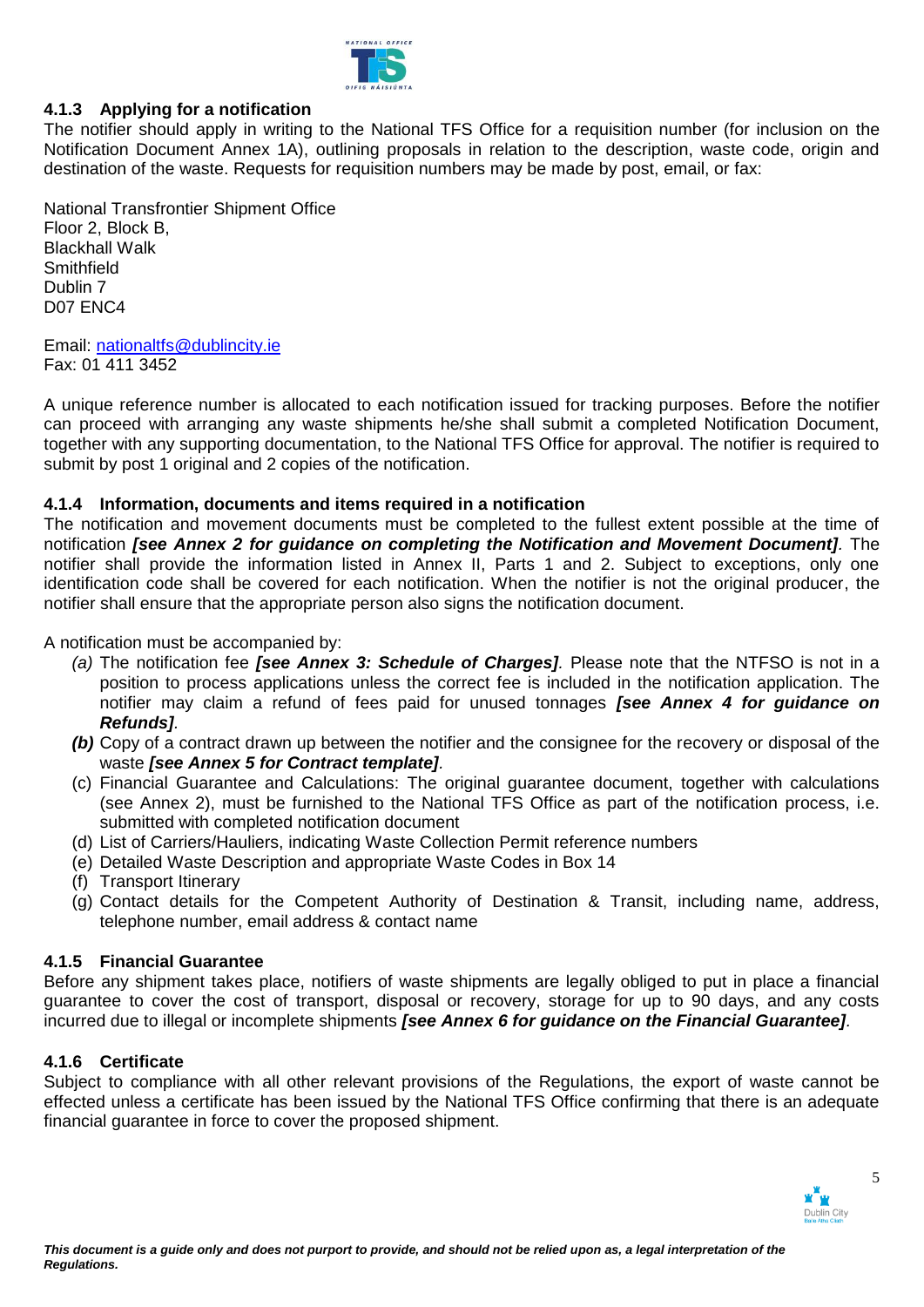

# **4.1.7 Bond Release**

The financial guarantee shall be released when the National TFS Office receives certified confirmation of the completion of the final recovery or disposal operations. The notification process is complete when certificates of recovery/disposal have been issued for all the waste shipments carried out under a specific notification number.

# **5.0 ASSESSING AND TRANSMITTING THE NOTIFICATION**

## **5.1 Acknowledgement and Transmission**

Once the notification procedure has been followed correctly, the National TFS Office shall retain a copy of the notification and transmit the original to the competent authority of destination, with copies sent to any competent authority (ies) of transit, within 3 working days of the official receipt of the notification. The National TFS Office shall send an acknowledgement to the notifier within 3 working days of the receipt of the notification (and copies to the other competent authorities concerned), informing the notifier of the transmission of the notification. When the competent authority of destination considers that the notification has been completed correctly, it shall send an acknowledgement notice to the notifier and the other competent authorities concerned.

## **5.2 Additional Information**

If the notification procedure has not been followed correctly, the National TFS Office will issue a request for additional information within 3 working days of the receipt of the notification. The application will be considered incomplete and will not be processed any further. Once the additional information is received and checked, the application will be considered complete and the transmission procedures shall apply.

Following the transmission of a notification, any of the competent authorities concerned may request additional information from the notifier.

# **5.3 Consent**

The competent authorities of destination, dispatch and transit, may within 30 days following the transmission of the acknowledgement by the competent authority of destination, transmit their decision in writing to the notifier, with copies to each other, granting consent to the planned shipment with or without conditions. Tacit consent by the competent authority of transit may be assumed if no objection is lodged within the 30-day time limit. The competent authorities shall signify their written consent by appropriately stamping, signing and dating the original notification document or their copies of same.

### **5.4 Objections**

Once the notification procedure has been followed correctly, the National TFS Office may decide, within 3 working days, to object to the shipment, and shall inform the notifier of its decision and the reason for the objection.

Where a notification is transmitted by the National TFS Office regarding a planned shipment of waste destined for disposal or recovery, the competent authorities of dispatch and destination may within 30 days following the transmission of the acknowledgement by the competent authority of destination raise objections on specified grounds.

### **5.5 Changes in the shipment after consent**

If any essential change is made to the details and/or conditions of the consented shipment, (including changes to the intended quantity, route, date of shipment, or carrier), before the shipment starts, the notifier shall immediately inform the National TFS Office, all other competent authorities concerned and the consignee.

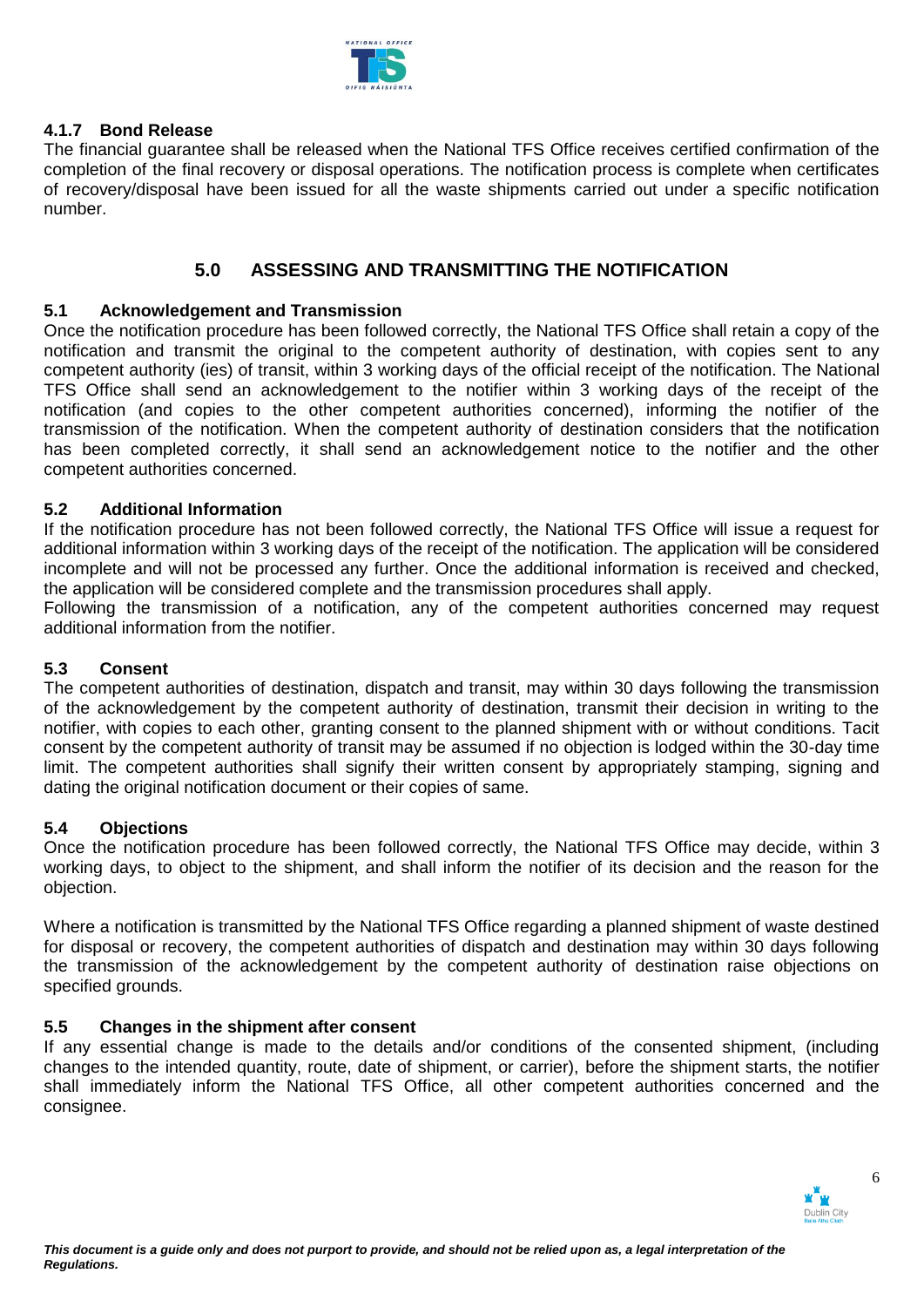

In such cases a new notification shall be submitted, unless all the competent authorities concerned consider that the proposed changes do not require a new notification.

Where such changes involve additional competent authorities to those involved in the original notification, a new notification shall be submitted.

# **6.0 MOVING THE WASTE**

Once a satisfactory notification has been submitted and prior to any waste being exported, waste exporters must have:

- (a) obtained the necessary consent from all the competent authorities involved;
- (b) received a certificate for the guarantee;
- (c) have appropriate third party liability insurance;
- (d) ensure that the waste is moved in accordance with the information provided in the notification; have arranged to comply with all other applicable enactments in addition to the TFS legislation, and
- (e) ensure that the proposed shipment is managed in an environmentally sound manner.

The following procedures then apply:

# **6.1 Completion of the movement document**

After consent has been given to a notified shipment by the competent authorities involved, the notifier shall insert the actual date of shipment in the movement document, sign it and complete the document as much as possible.

# **6.2 3 working days notice**

The notifier shall send a copy of the completed movement document to the competent authorities concerned and to the consignee at least 3 working days (excluding Bank Holidays) before the shipment starts. A copy of the pre-notification should be submitted to the National TFS Office between the hours of 9.30am - 4.30pm Monday to Friday. The notifier shall retain a copy of the completed movement document.

# **6.3 Documents to accompany each transport**

The movement document and a copy of the notification document, together with the written consents and any conditions specified by the competent authorities concerned, shall accompany each shipment. The movement document shall be retained by the consignee facility that receives the waste.

# **7.0 WASTE PROCESSING**

# **7.1 Written confirmation of receipt of the waste by the consignee facility**

Within 3 working days of receiving the waste, the facility shall provide confirmation in writing that the waste has been received. This confirmation shall be contained in, or annexed to, the movement document. The facility shall send signed copies of the movement document containing this confirmation to the notifier and to the National TFS Office.

# **7.2 Certificate for recovery or disposal by the facility**

As soon as possible, but no later than 30 days after completion of the recovery or disposal operation, and no later than one calendar year following receipt of the waste, the facility carrying out the operation shall, under its responsibility, certify that the recovery or disposal has been completed. This certificate shall be contained in, or annexed to, the movement document. The facility shall send signed copies of the movement document containing this certificate to both the notifier and the National TFS Office.

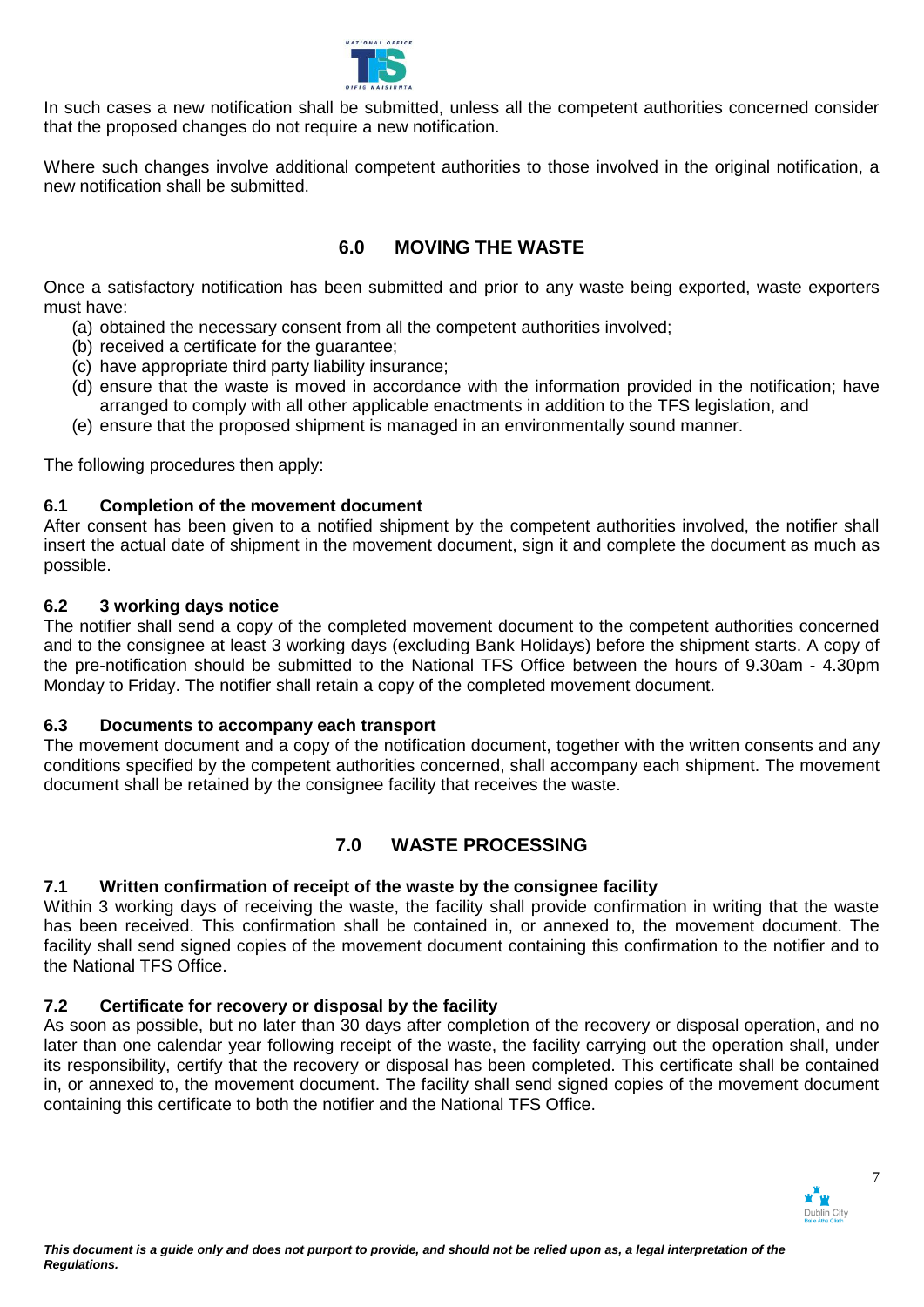

# **8.0 GENERAL NOTIFICATIONS**

The notifier may, with the consent of the National TFS Office, submit a general notification to cover several shipments if, in the case of each shipment:

(i) the waste has essentially similar physical and chemical characteristics;

- (ii) the waste is shipped to the same consignee and the same facility; and
- (iii) the route of the shipment as indicated in the notification document is the same.

Notification procedures detailed in this document apply in principle to general notifications.

# **9.0 INTERIM RECOVERY AND DISPOSAL**

**Interim Disposal** means disposal operations D13 (Blending or mixing prior to submission to any of the operations D 1 to D 12); D 14 (Repackaging prior to submission to any of the operations D 1 to D 13); D 15 (Storage pending any of the operations D 1 to D 14).

**Interim Recovery** means recovery operations R12 (Exchange of wastes for submission to any of the operations R 1 to R 11) and R13 (Storage of wastes pending any of the operations R 1 to R12).

## **General Requirement**

i) Where a shipment of waste is destined for an interim recovery or disposal operation, all the facilities where the interim operation in the country of destination and the subsequent non-interim recovery and disposal operations located in the country of destination or located in another country are envisaged, and information on the interim and non-interim operations, shall be indicated in the notification document.

ii) A notification shall cover the shipment of waste from its initial place of dispatch to its interim recovery or disposal. If a subsequent non-interim operation takes place in another country then a new notification shall be required to cover the shipment of the waste from the first country of destination to the next country of destination which shall be consented to under the jurisdiction of the competent authority in the first country of destination.

# **Notification Document**

i) **Block 10:** If the disposal or recovery operation is a D13–D15 or R12-R13 operation, details on the facility performing the interim operation should be provided in Block 10. Corresponding information on the subsequent facility or facilities where any subsequent non-interim operation takes place or may take place in the first country of destination or in another country should be provided in an Annex referenced in Block 10.

ii) **Block 11:** If the disposal or recovery operation is a D13–D15 or R12-R13 operation, details on the interim operation/s should be provided in Block 11. Corresponding information on the subsequent non-interim operation/s taking place in the first country of destination or in another country should be provided in an Annex referenced in Block 11.

# **Financial Guarantee**

i) If the waste shipment is destined for interim recovery or disposal operations, a financial guarantee shall be raised to cover the interim operation in the first country of destination.

ii) Further to request from the notifier, the financial guarantee shall be released when the NTFSO has received the completion certificate for the interim operation.

iii) Any further shipment for a subsequent non-interim operation taking place in another country shall be covered by a new financial guarantee or equivalent insurance.

### **Contract**

If the waste shipment is destined for interim recovery or disposal operations, the contract shall include an obligation on the destination facility of interim recovery or disposal to-

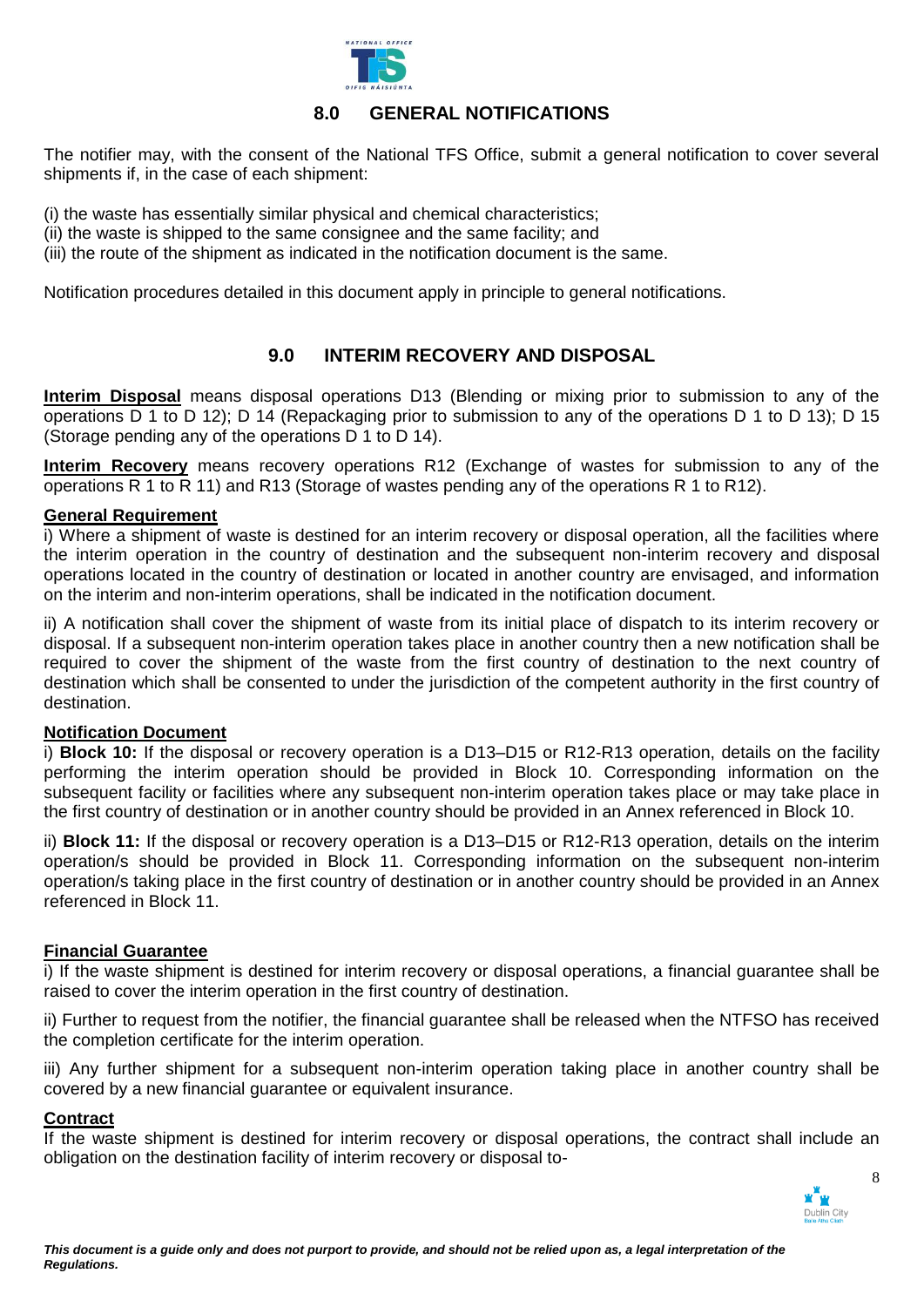

i) Provide certificates to the notifier and the competent authorities concerned that the waste has been recovered or disposed of in accordance with the notification.

ii) Obtain a certificate of completion from the subsequent non-interim facility if located in the first country of destination, and to transmit the certificate to the notifier and the competent authorities concerned.

# **10.0 GREEN LISTED WASTE**

Green List waste refers to shipments of non-hazardous waste for recovery within and from the EU. Annex III, IIIA and IIIB of Regulation (EC) No. 1013/2006 specify different types of non-hazardous waste (Green List) and apply to the export of waste for recovery.

## 'Green List' waste is:

- A single type of waste that can be classified by a single entry in Annex III, or;
- A mixture of wastes covered by a single entry in Annex III, or;
- A mixture of wastes covered by a single entry in Annex IIIA.

Annex IIIB comprises waste that is considered 'green list' when moving only between EU member states. Exports of waste in Annex IIIB non-OECD countries are subject to notification controls.

The exporter/notifier must determine the code that best describes the waste being shipped. Any contamination that may either make the waste hazardous or make it more appropriate to classify it by another code for shipment under the Amber rules, must be taken into account when determining the waste classification.

The person who arranges the shipment of Green List waste must ensure that each consignment is accompanied by the document in Annex VII of Regulation 1013/2006 and moved under contract to an authorised facility. They must also ensure that each shipment is managed in an environmentally sound manner.

To export waste under Green List controls the exporter/person arranging the shipment must:

- Make sure the waste being exported is 'green list' waste
- Check the recovery facility is located in a country that accepts imports of the type of green list waste being sent under green list controls
- Make sure the waste is going to an authorised facility where it will be recovered in an environmentally sound manner
- Enter into a contract with the person the waste is being sent to for recovery. The contract must contain specified terms and be in place before the waste is shipped
- Register as a Broker or Dealer with the NTFSO in accordance with the Waste Management (Registration of Brokers and Dealers) Regulations S.I. No. 113 of 2008
- Complete and sign an Annex VII form before moving the waste, providing details about: the persons involved with producing and moving the waste, waste description, proposed recovery operation and the recovery facility
- Make sure a copy of the signed and completed Annex VII document accompanies the waste on its journey to the receiving facility in the country it is going to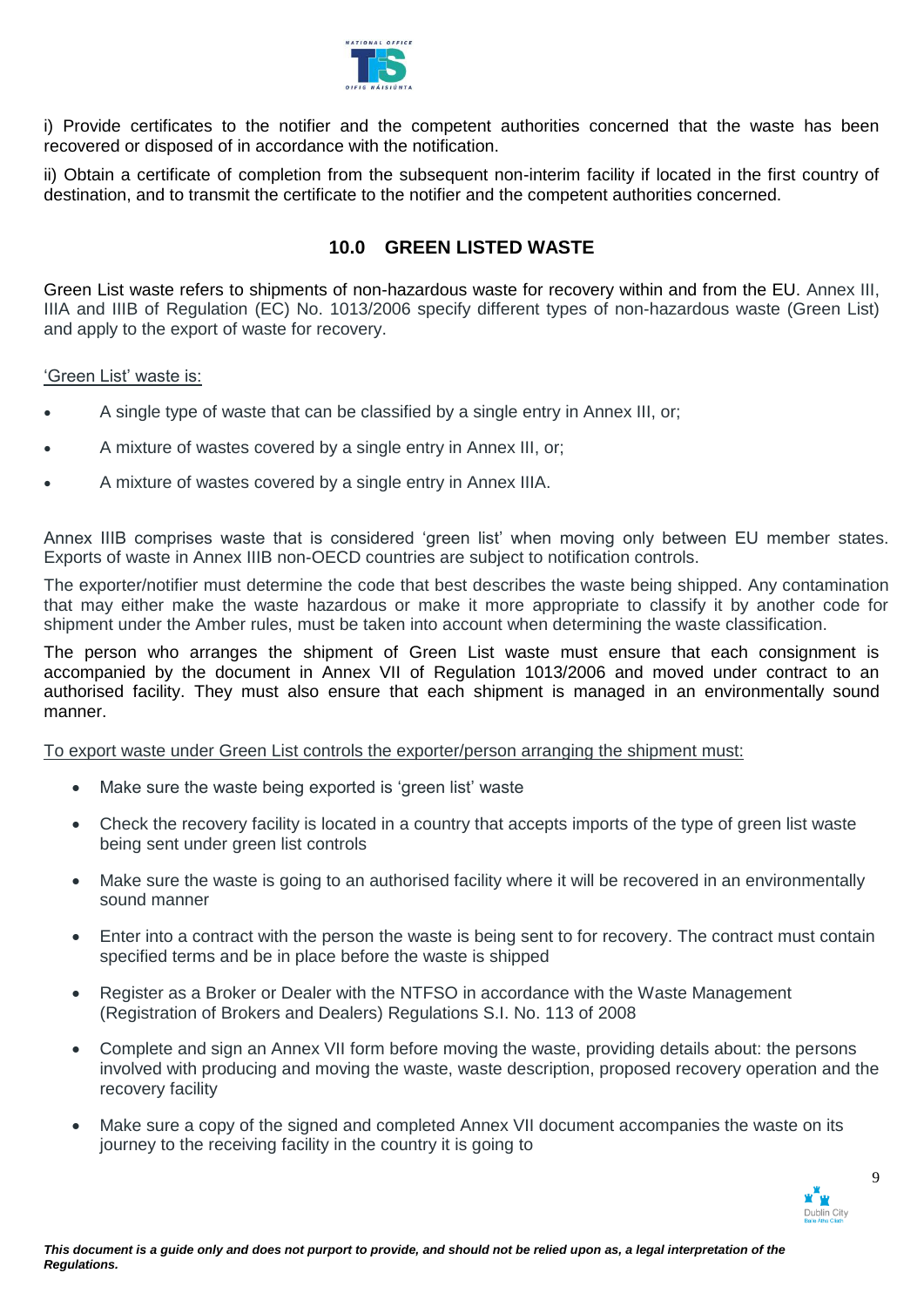Keep copies of the completed document sent with the waste for three years. NTFSO enforcement officers may ask for copies of the completed documents for shipments already made

The Annex VII document must be completed as far as possible before the shipment commences in order to provide details of the shipment. It must be signed and dated by the person who arranges the shipment and by the consignee and/or the recovery facility when the waste is received.

The person arranging the shipment is responsible for ensuring that the waste is moved in accordance with the information provided on the Annex VII. It is also their responsibility to ensure that the shipment complies with all other requirements as well as waste shipment legislation i.e. that appropriate liability insurance is provided, and that the proposed shipment is managed in an environmentally sound manner.

The contract referred to in Annex VII (Box 12) should be drawn up between the person or company who arranges the waste shipment and the consignee. The contract is effective from the start of the shipment and its duration. It must include obligations on the person who arranges the shipment (or the consignee in certain circumstances) to have the waste returned, recovered, or provide for its storage in cases when the shipment or its recovery cannot be completed or where an illegal shipment has been effected. The person who arranges the shipment or the consignee shall provide a copy of the contract to the NTFSO if requested *[see Annex 7 for a Contract template].*

### Online Reporting System:

To facilitate the administration, recording, enforcement and inspections of Green List waste movements, the NTFSO operates an online reporting system for the export and import of Green List waste out of and into Ireland. This is in accordance with Regulation 13(d) of the Waste Management (Registration of Brokers and Dealers) Regulations 2008, and Regulation 5(1)(q) of the Waste Management (Shipments of Waste) Regulations 2007. The person or company who arranges Green waste shipments, whether a broker or dealer involved in the export and import of waste, is required to provide information to the National TFS Office in a green list waste (GLW) report each calendar quarter. This is a quarterly summary report on waste shipped in the previous 3 months.

The GLW (Green list Waste) Shipment report must be completed and submitted online at the end of each calendar quarter; this may be accessed together with instructions for completing the report via the webpage [https://wrms.dublincity.ie/wrms/frontoffice.](https://wrms.dublincity.ie/wrms/frontoffice)

| <b>TFS SERVICE CHARGES FOR GREEN-LISTED</b>     | <b>EXPORTS</b> | <b>IMPORTS</b> |
|-------------------------------------------------|----------------|----------------|
| WASTE                                           |                |                |
| Annual Administration Fee (per notifier)        | €500           | €500           |
| Tonnage Fee General                             | €0.60          | n/a            |
| <b>Tonnage Fee Glass</b>                        | €0.30          | n/a            |
| Bulk Shipment (1 shipment $>$ or = 1000 tonnes) | €0.30          | n/a            |

### Fees for Green shipments:

Note: A bulk shipment is defined as a single waste shipment greater than or equal to 1,000 tonnes carried out at any one time.

### Invoice

The person arranging the shipment will be issued with an invoice every quarter based on the details contained in the GLW Report in accordance with the schedule of charges. For payment purposes the calculation of the

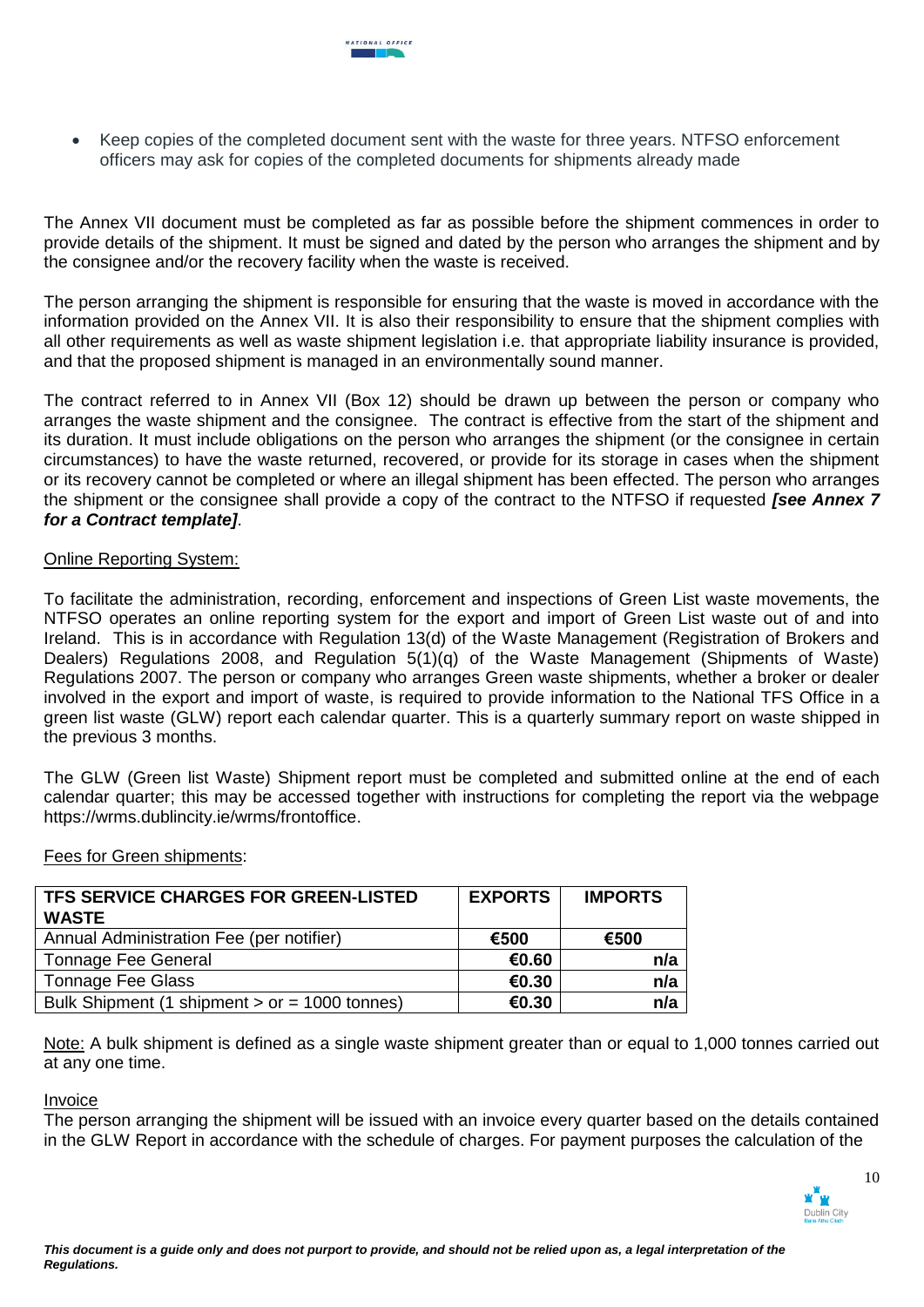

fee should be based on the tonnages received at the facility as recorded from actual shipments carried out in the previous quarter.

## **Payments**

Payments are to be made by Electronic Fund Transfer or Online.

## **Pre-shipment notice to Enforcement**

If directed, the person who arranges the shipment shall send a copy of the completed Annex VII document to the National TFS Office Enforcement Unit at least 3 working days, not including Bank Holidays, before the shipment starts. The NTFSO should be notified during the hours of 9.30am - 4.30pm Monday to Friday.

# **11.0 EXPORTS TO, AND TRANSIT THROUGH, COUNTRIES OUTSIDE THE EU**

The Waste Shipment Regulation (WSR) contains rules on the shipment of waste, whereby a distinction is made between exports to:

- (a) another EU Member State,
- (b) an EFTA country,
- (c) an OECD country or
- (d) a non-OECD country.

Regulations vary by country if the destination facility is located outside the EU. Before exporting any waste it is advisable to check with the competent authorities in those countries to and through which the waste will travel as to what controls/procedures apply to the waste type being shipped.

Articles 33-40 and 47-48 of the WSR are the main provisions to be noted in relation to the shipment of waste outside the EU.

# **11.1 Export of Green List Waste to Non-OECD Countries**

Green listed waste for recovery –such as paper/scrap-can be exported to EU Member States, EFTA countries and OECD countries without prior notification. Under the WSR, non-OECD countries must state (in answer to a European Commission written request sent to each of them) whether and, if so, under what procedure, they wish to receive green-list waste from the EU for recovery.

Each country's response can be found in Commission Regulation (EC) No 1418/2007 issued on the 26<sup>th</sup> November 2007 and updated on a number of occasions. Please see a consolidated version at the following link:

<https://eur-lex.europa.eu/legal-content/EN/ALL/?uri=CELEX%3A32007R1418>

A country can state that it:

- (a) does not wish to import green-list waste -a prohibition,
- (b) that it will permit exports only with a pre notification and consent;
- (c) that it is prepared to accept them without any controls;
- (d) that it will permit exports in accordance with other local requirements.

It is the responsibility of the notifier/exporter/ person who arranges the shipment of waste to ensure that waste material intended for export is correctly classified, and to ascertain the controls that apply to proposed shipments of waste for recovery to countries outside the EU. Misclassified material may be returned (under waste repatriation procedures) on the basis that it has been illegally exported.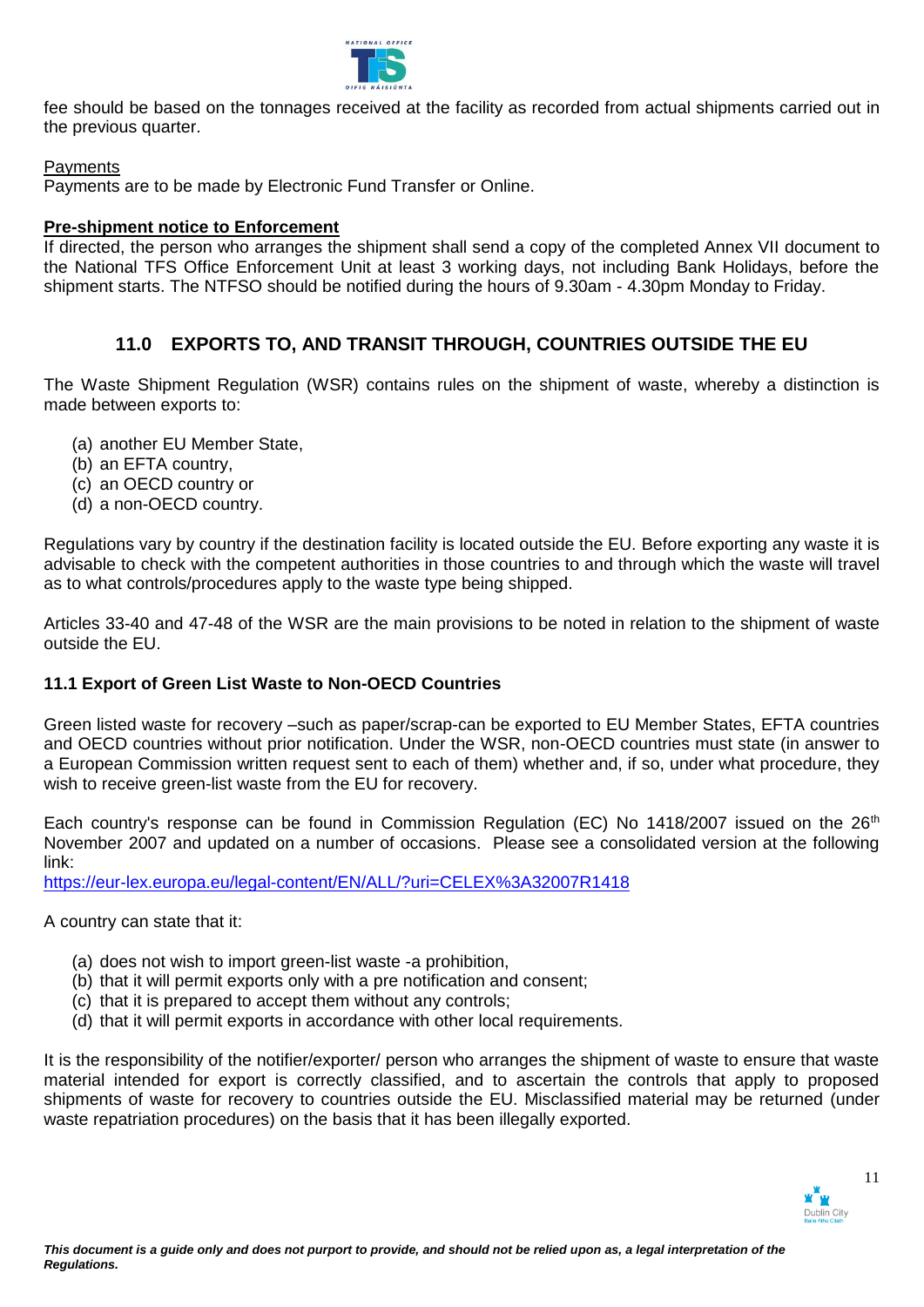

As regards the documentation to accompany the waste the document contained in Annex VII of the WSR must accompany the shipment. Blocks 6 and 7 of this form should be completed with the name and address of the waste generator or the plant where the waste is to be received together with the details of a contact person [A plant responsible for storing the waste intended for recovery (an R13 organisation) also comes under this definition].

The Annex VII form must be duly completed by-

- (a) the person who arranges the shipment before the shipment takes place, and then by;
- (b) the recovery facility and the consignee when the waste is received-see article 18 of the WSR .

The completed Annex VII form must accompany each consignment of waste throughout its journey.

If a country has not responded to the Commission's request for a procedure to be chosen, prior notification must be obtained in every case for the country in question (Article 37(2) of the WSR). If a notification has to be made, a non-OECD country has 60 days to decide. During this period, no export to that country is possible from the EU.

# **12.0 WASTE IMPORTS into Ireland and into the Community**

# **12.1 Waste Management**

Waste shipped within the Community and waste imported into the Community must be managed throughout the period of shipment and on its arrival in the country of destination, without endangering human health and without using processes or methods which could harm the environment. The authorised facility which receives the waste should be operated in accordance with established standards for human health and environmental protection.

# **12.2 Imports of waste into Ireland**

Proposals for the import of waste into the Republic of Ireland are subject to the provisions of Regulation (EC) No. 1013/2006, and the Waste Management (Shipments of Waste) Regulations 2007, S.I. No. 419. Shipments of Amber listed waste destined for recovery, and all shipments of waste destined for disposal, are subject to notification and tracking procedures. Shipments of uncontaminated, sorted wastes which appear on the Green Waste List and are destined for recovery at an authorised facility under contract need only be accompanied by an Annex VII document.

# **12.2 Imports of waste into the Community for recovery**

Imports into the Community of waste for recovery may be permitted where the exporting country:

- (a) Is one to which the OECD Decision applies;
- (b) Is a Party to the Basel Convention; or
- (c) Where prior agreements or arrangements are in place.

This applies to proposals for the import of waste into the Republic of Ireland.

# **12.3 Right of prohibition**

The National TFS Office reserves the right under the Regulations to prohibit the import of waste.

# **12.4 Adequate cover**

As the competent authority of destination, the National TFS Office shall review the amount of cover provided for a waste import into the State and, if necessary, approve an additional financial guarantee.

# **12.5 Exclusions**

Subject to conditions, shipments of waste generated by armed forces or relief organisations are excluded from the scope of the Regulations.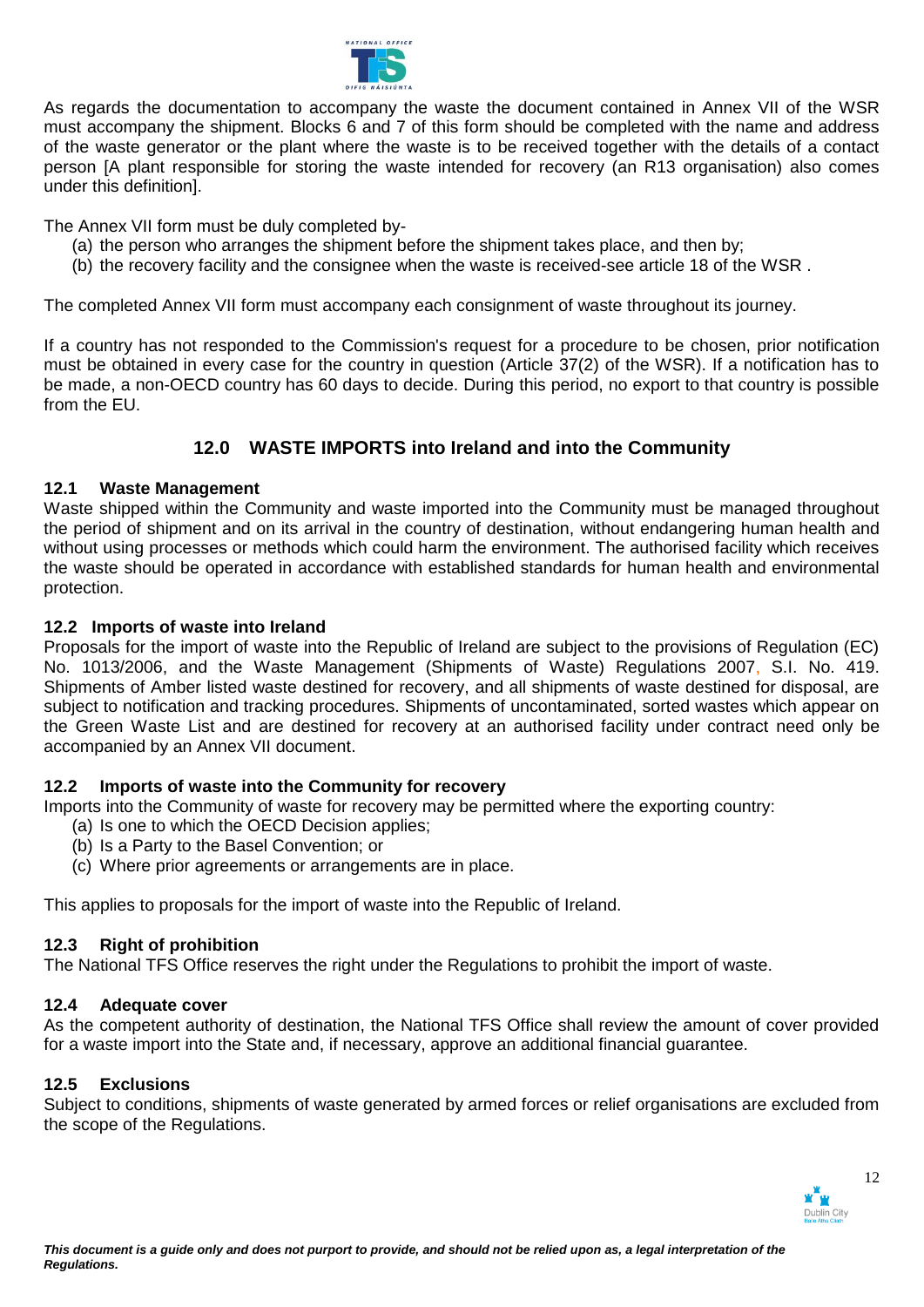

# **13.0 ENFORCEMENT**

## **13.1 Legal procedures**

The National TFS Office enforces the Regulations by ensuring that waste is exported and imported in accordance with the relevant legal procedures.

## **13.2 Supervision**

The National TFS Office supervises and monitors the shipment and recovery or disposal of waste through notification procedures and inspections.

## **13.3 Inspections**

Staff from the National TFS Office are authorised to carry out inspections of any intended consignments of waste prior to dispatch**,** and any consignments of waste entering the State. On and off-site inspections are carried on throughout the State in order to prevent illegal shipments and to ensure that the shipment, recovery or disposal of waste is managed in an environmentally sound manner for the protection of the environment and human health.

## **13.4 Ports**

The National TFS Office may direct that shipments of waste shall leave or enter the State at a specified port or place within the State.

## **13.5 Control of waste**

The National TFS Office may seize, take in charge, recover or dispose of a consignment of waste or a part thereof where any provision of the Regulations has not been complied with as respects the consignment or a part thereof, as the case may be.

## **13.6 Direction to return waste [waste repatriation]**

The National TFS Office may direct a person who undertakes the shipment of waste or who is the consignee of waste imported into the State, to return the waste to its place of origin or to such other place as may be specified in the direction. It may also direct a person to take such measures as may be so specified in relation to the waste, including the recovery or disposal of the waste in such manner or at such facility as may be so specified.

### **13.7 Prohibition**

The National TFS Office may prohibit the import or export of any shipment of waste, or of a class or classes of waste, or of any shipment, class or classes of waste intended for any specified purpose, either generally or for such periods as may be specified for the purposes of the Regulations or to comply with recommendations or provisions of the Hazardous Waste Management Plan made under Section 26 of the Act.

### **13.8 Exclusions**

Types of shipments and activities excluded from the scope of these Regulations are listed in Article 1(3) of the WSR.

# **14.0 GENERAL PROVISIONS**

### **14.1 Waste Management**

All those involved in a shipment of waste and its recovery or disposal shall take the necessary steps to ensure that the shipment is managed without endangering human health and in an environmentally sound manner throughout the period of shipment and its recovery and disposal.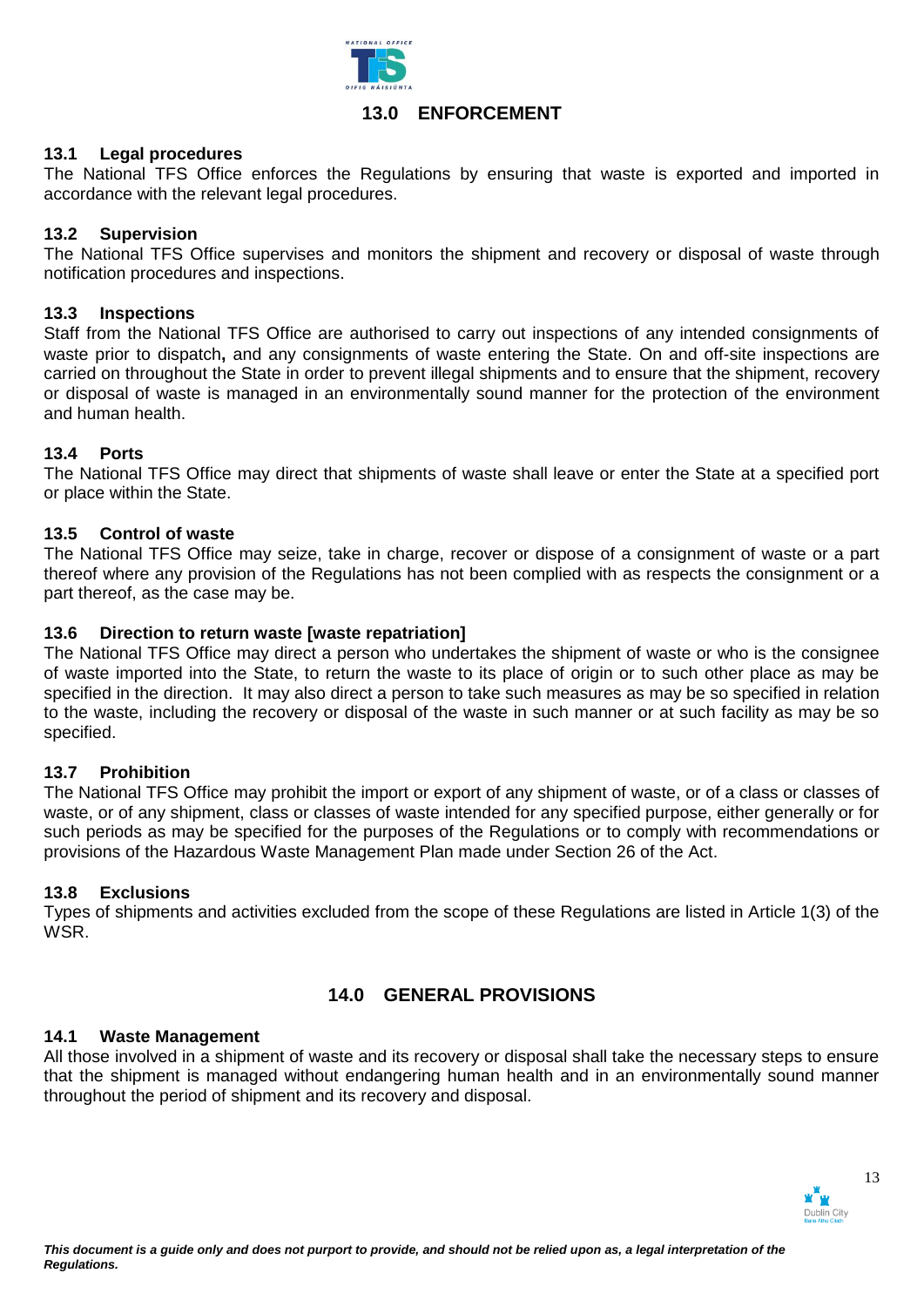

# **14.2 Communication methods**

Subject to the agreement of the National TFS Office, the other competent authorities concerned, and the notifier, the information and documents referred to in these Regulations may be submitted by using any of the following methods of communication:

- Post: or
- Fax: or
- Fax followed by post

## **14.3 Language**

Any notification, information, documentation or other communication submitted by the notifier shall be supplied in English or Irish to the National TFS Office.

## **14.4 Keeping of documents and information**

All documents relating to a notified shipment shall be kept for at least three years from the date when the shipment starts by the notifier, the National TFS Office, the consignee and the facility which receives the waste. Information given pursuant to Article 18 shall be kept for at least three years from the date when the shipment starts by the person who arranges the shipment, the consignee and the facility which receives the waste.

## **14.5 Public access to information**

The NTFSO, as the competent authority of dispatch and destination, may make publicly available information on notifications consented to, where such information is not legally confidential.

The NTFSO provides access to certain information maintained on our Public Register in connection with: 1) the shipment of Amber-listed waste; and, 2) the shipment of Green-listed) waste, carried out under Regulation (EC) No. 1013/2006 and the Waste Management (Shipments of Waste) Regulations 2007.

The NTFSO also provides access to certain information on Brokers and Dealers who have obtained a Certificate of Registration under the Waste Management (Registration of Brokers and Dealers) Regulations 2008.

## **1) Hazardous (Amber) Shipments**

The National TFS Office provides public access to information on consented notifications in respect of hazardous waste shipments that are exported from the ROI, imported into the ROI, and transited through the ROI, under the following headings:

Hazardous Waste Exports- Notification Number; Notifier/Exporter; Waste Description; EWC Code; Basel/OECD Code; Y Code; Shipment Number; Shipment Quantity; Disposal/Recovery Code; Destination Country.

Hazardous Waste Imports- Notification Number; Competent Authority of Dispatch; Notifier/Exporter; Waste Description; Basel/EWC Code; Y Code; Shipment Number; Shipment Quantity; Disposal/Recovery Code;

Hazardous Waste Transits- Notification Number; Competent Authority of Dispatch; Notifier/Exporter; Waste Description; EWC Code; Y Code; Shipment Number; Shipment Quantity; Disposal/Recovery Code; Country of Origin; Destination Country.

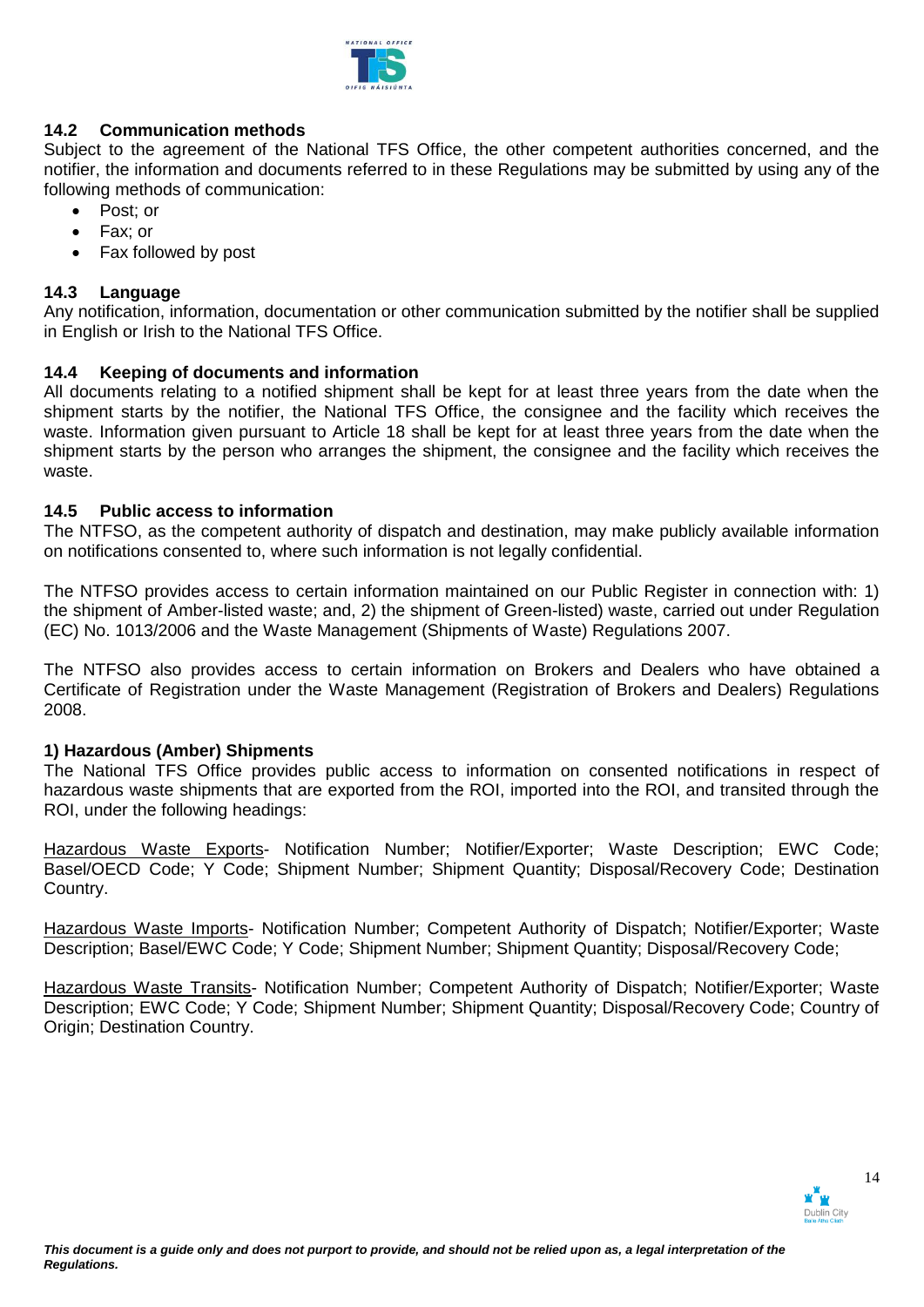

## *Request to access specific information contained in TFS notifications*

TFS notifications are not available for public inspection on the grounds that certain information contained in notification files and records is regarded as confidential. A request received from a member of the public to inspect a notification, or a request to obtain other specific information regarded as confidential, shall not be granted. The NTFSO is subject to the provisions of the Freedom of Information Act. An information request under this Act must be submitted in writing to Dublin City Council. Details are available from: Freedom of Information Officer, Block 3, Floor 5, Civic Offices, Dublin 8; Tel: 2223775; Email: foi@dublincity.ie.

## **2) Non-hazardous (Green) Shipments**

The NTFSO provides public access to information in respect of non-hazardous waste shipments that are exported from the ROI, and imported into the ROI, under the following headings:

Non-Hazardous Waste Exports- The Person/Company Who Arranges the Shipment; Waste Description: EWC Code; Shipment Quantity; Shipment Month; Destination Country.

Non-Hazardous Waste Imports- The Person/Company Who Arranges the Shipment; Waste Description: EWC Code; Shipment Quantity; Shipment Month; Country of Origin.

### **3) Registered Brokers and Dealers**

The NTFSO provides public access to information in respect of the registration of Brokers and Dealers under the following headings: Registered Person/Company; Registered Number; Certification/ Registration Date; Contact Person.

**Availability** Information specified above is available for public inspection at the NTFSO by prior arrangement (telephone 01 2224601, 2224634) and also available on request by email (nationaltfs@dublincity.ie).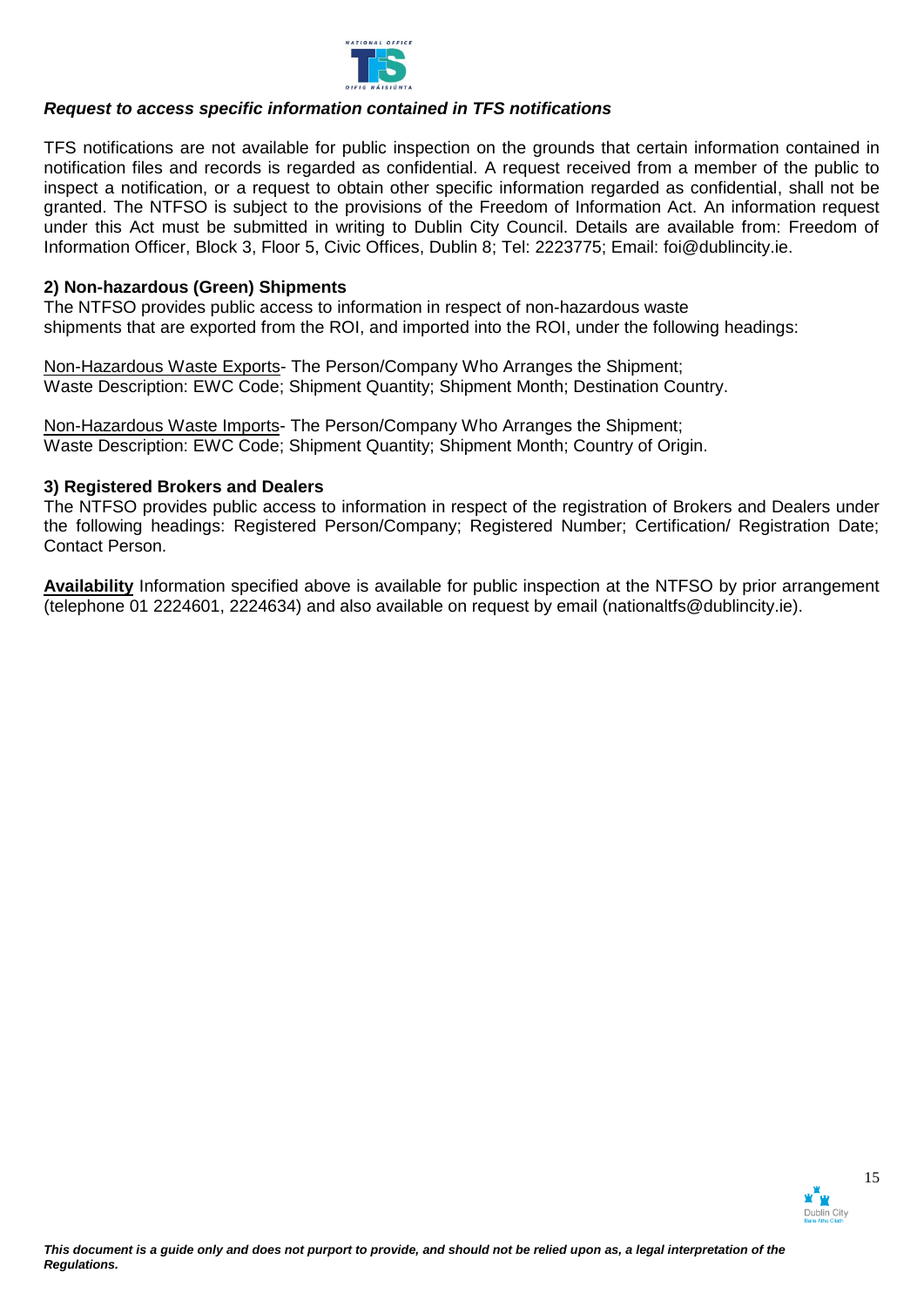

# **Broker and Dealers Registration FAQs**

### *What are the Brokers and Dealers Regulations?*

The Waste Management (Registration of Brokers and Dealers) Regulations, S.I. No. 113 of 2008 provide for the introduction of a registration system for waste brokers and dealers in order to better facilitate controls on such persons who arrange shipments of waste.

Any individual or business involved in the export of Amber List or Green List waste abroad for recovery and/or disposal must register with the National Transfrontier Shipment Office (NTFSO) in Dublin City Council.

#### *Who is required to register?*

A **broker** is defined as an individual or company who arranges the recovery or disposal of waste and includes those who do not take physical possession of the waste.

A **dealer** means any individual or company whose activities involve the purchase and selling of waste and includes those who do not take physical possession of the waste.

Brokers and dealers as described above must be registered with the NTFSO in Dublin City Council in order to carry out their activities. Registration is valid for a period of two (2) years.

### *How do I register?*

Applications for registration must be submitted to the NTFSO of Dublin City Council. The application form is available from the NTFSO, which must be completed and accompanied by the following documents:

- Signed and stamped statutory declaration (provided with application form) (Schedule 1 of the Regulations)
- Copy of the applicant's certificate of incorporation, certified by the Registrar of Companies
- If the applicant carries out business under a name which differs to that of the applicant, a copy of a certificate of registration under the Registration of Business Names Act 1963
- Application fee of €200

A full list of the information required is given in Articles 7 and 8 of the Waste Management (Registration of Brokers and Dealers) Regulations 2008.

Application forms can be accessed on the following web-page or by emailing nationaltfs@dublincity.ie

<http://www.dublincity.ie/main-menu-services-water-waste-and-environment-waste-and-recycling-national-tfs-office/brokers-and>

### *Where should applications be sent for processing?*

Completed applications forms and accompanying documentation should be sent to the following address:

Brokers and Dealers Registration National Transfrontier Shipment Office Floor 2, Block B Blackhall Walk **Smithfield** Dublin 7 D07 ENC4

*What is the application fee?*

An annual registration fee of €100 applies to all applications.

#### *What are the criteria used in deciding to grant or refuse an application for registration?*  See Article 8 of the Regulations.

The certificate of registration may be subject to conditions related to environmental protection and preventing the illegal shipment of waste, see Article 9 of the Regulations.

# *Is there an appeals process if I am refused a certificate of registration?*

See Article 11 of the Regulations.

# *How will commercially sensitive information be handled in the application process?*

See Article 14 (3) of the Regulations.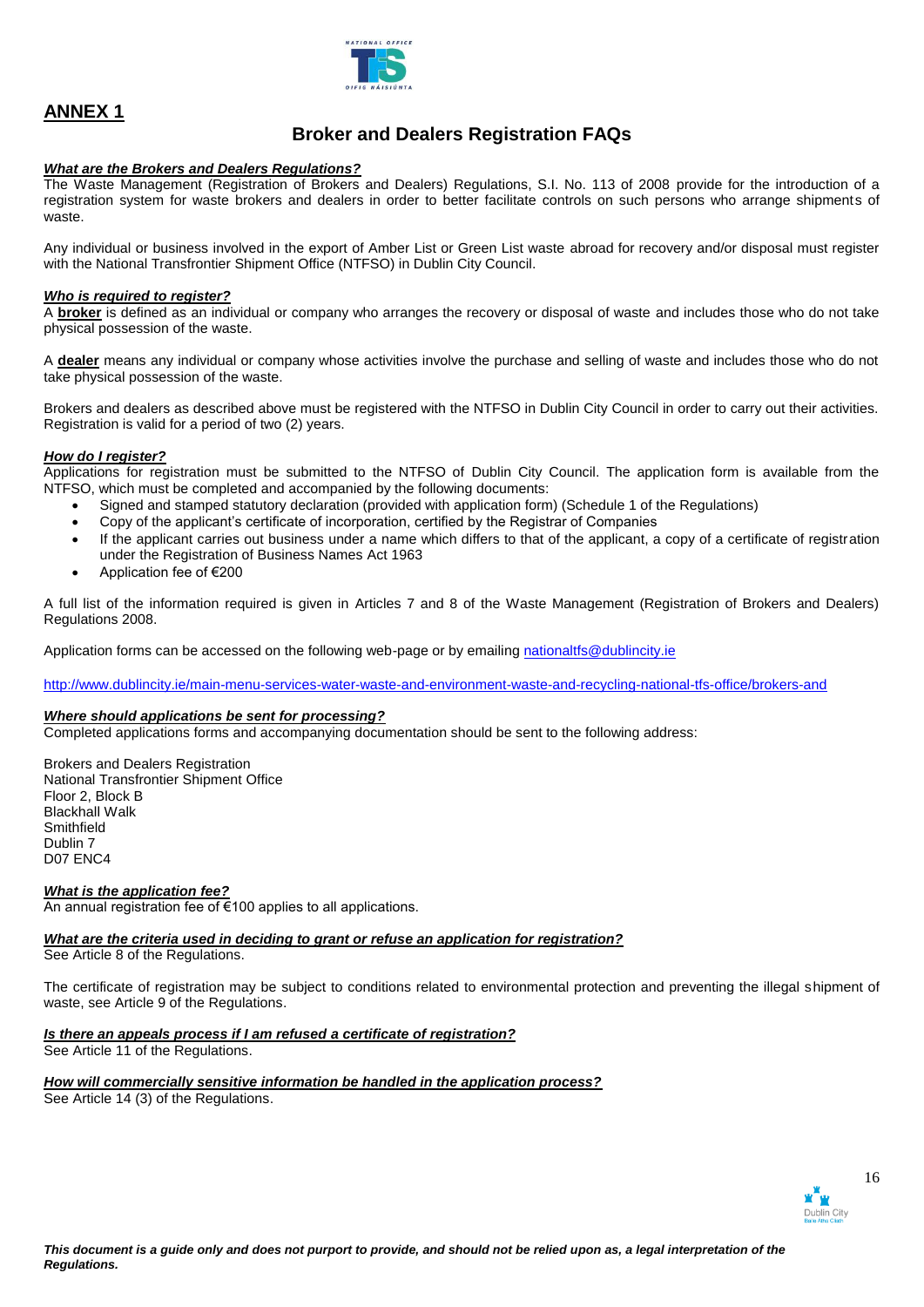

### *What if my company is registered outside of Ireland?*

Where the applicant is incorporated outside the State, the equivalent company registration certificate from the appropriate authority of that State must be provided. If the applicant's principal place of business is outside the State, confirmation must be provided from the competent authority (ies) of that State of the applicant's registration or authorisation under the relevant legislation in that State.

Applicants for registration, who are resident outside of the State, will be required to provide the address and the CRO Number of their principal place of business within the State. A signed letter from the business providing the applicant with authorisation to use their address must also be submitted on their company headed paper.

It is an offence under these Regulations to supply misleading or false information in an application for registration.

### *How long is the certificate of registration valid?*

Certificates of registration will be valid for a period of two (2) years.

#### *How do I renew or transfer my certificate of registration?*

- See Article 10 for certificate renewal process
- See Article 12 for transfer of certificate process

# *Duties of Brokers and Dealers*

The obligations of brokers and dealers are set out in Article 13 of the Waste Management (Registration of Brokers and Dealers) Regulations, S.I. No. 113 of 2008, and include:

- Compile and maintain records relating to the waste dealt with during the course of business
- Notify the competent authority (Dublin City Council) when convicted of an offence as specified in Schedule 2 of the regulations
- Make available, within 10 working days, records as required under the regulations
- Provide information on the collection and movement of waste as specified by the competent authority
- Records must be retained for 5 years.
- It is an offence under these Regulations to supply misleading or false information in an application for registration.

#### *What obligations are there on individuals or companies exporting waste from the State?*

Under Article 15 of the regulations only registered brokers and dealers may export waste from Ireland. Therefore any person or business who arranges for the shipment of waste the subject of the TFS Regulation (i.e. Green List and Amber List waste) and the Brokers and Dealers Regulation, has a responsibility to only use a broker or dealer who is registered with the competent authority. Any person who contravenes these provisions shall be guilty of an offence.

#### *What are the enforcement powers of NTFSO regarding brokers and dealers?*

- The NTFSO administers the registration of waste brokers and dealers
- It has enforcement powers, see Article 11 (revocation process) and 14 (general enforcement) of the Regulations

### *Contact details of NTFSO for registration:*

Brokers and Dealers Registration National Transfrontier Shipment Office Floor 2, Block B, Blackhall Walk **Smithfield** Dublin 7 D07 ENC4 Tel: 01 222 4601 Fax: 01 411 3440 Email: [nationaltfs@dublincity.ie](mailto:nationaltfs@dublincity.ie)

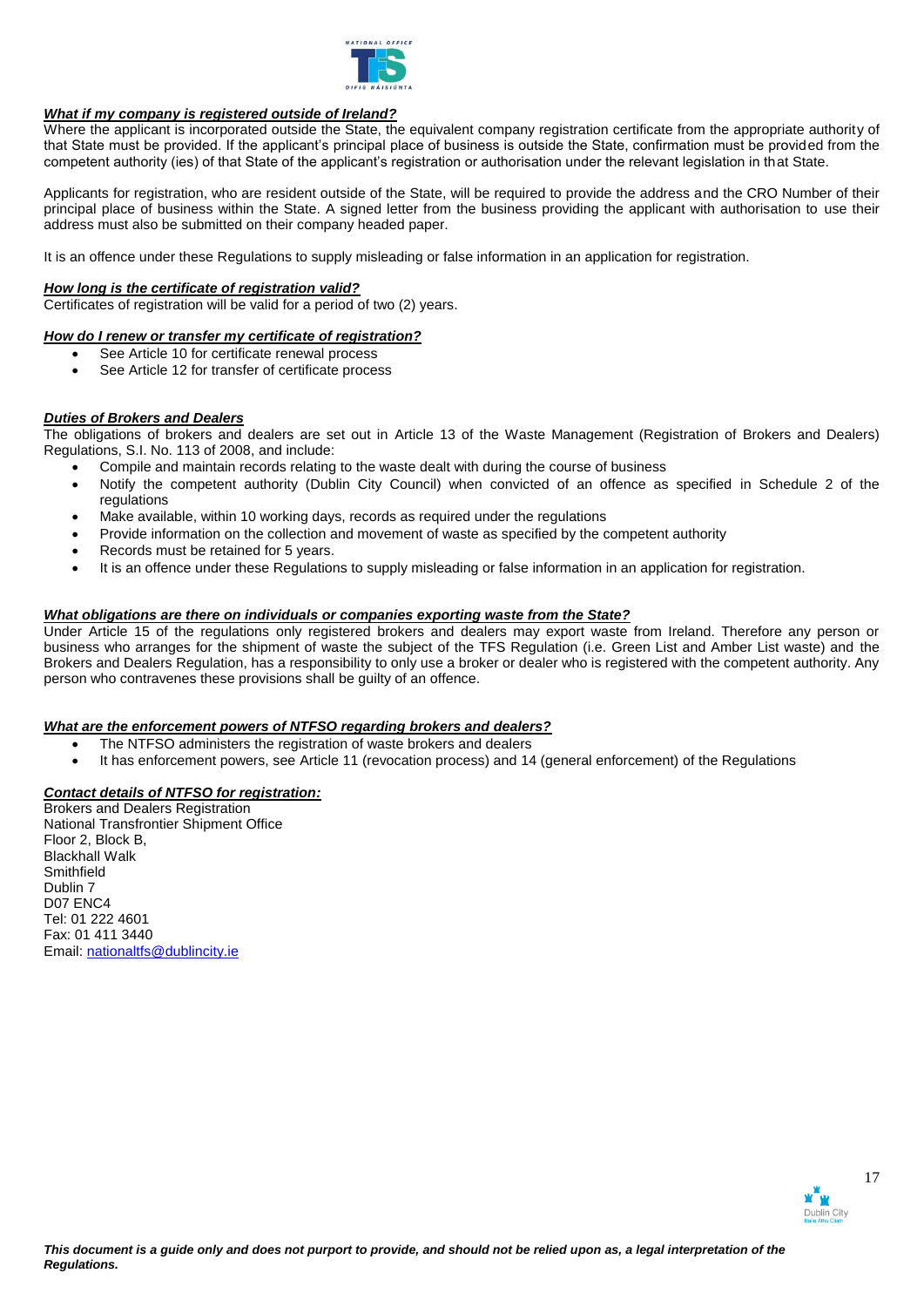

# **Completing Notification & Movement Documents**

A planned shipment subject to the procedure of prior written notification and consent may take place only after the notification and movement documents have been completed pursuant to **Regulation (EC) No 1013/2006 of the European Parliament of the Council of 14 June 2006 on Shipments of Waste**, and during the period of validity of the written or tacit consents of all the competent authorities concerned.

The National TFS Office, Dublin City Council [NTFSO], the National Competent Authority of Dispatch for Ireland, is responsible for providing and issuing the notification and movement documents (in both paper and electronic versions). The competent authorities use a notification numbering system prefixed with the country code of the country of dispatch, which allows a particular consignment of waste to be tracked and traced. The NTFSO issues a notification document using the prefix IE 31 (the country code in ROI) to identify the notification, which is followed by a four digit number.

The notification document is intended to provide the competent authorities concerned with the information they need to: assess the acceptability of proposed waste shipments; to acknowledge receipt of the notification; and to consent in writing to a proposed shipment. The movement document is intended to travel with a consignment of waste at all times from the moment it leaves the waste producer to its arrival at a disposal or recovery facility in another country. Each person who takes charge of a shipment is to sign the movement document either upon delivery or receipt of the wastes in question. The movement document records the passage of the consignment through the customs offices of all countries concerned, and is used by the relevant disposal or recovery facility to certify that the waste has been received and that the recovery or disposal operation has been completed.

At the time of notification, the notifier is required to complete blocks 1–18. When the notifier is not the same person as the original producer, this producer or one of the persons indicated in point 15(a)(ii) or (iii) of Article 2 of Regulation 1013/2006 is, where practicable, also to sign in block 17. At the time of notification, the notifier is also required to complete blocks 3, 4 and 9–14 on the movement document. Where it is necessary to add annexes to the documents providing additional information, each annex should include the reference number of the relevant document and cite the block to which it relates.

After receipt of the consents from the competent authorities of dispatch, destination and transit (or tacit consent), and before the actual start of the shipment, the notifier is required to complete on the movement document blocks 2, 5–8 (except the means of transport, the date of transfer and the signature), 15 and, if appropriate, 16. Prior to the actual start of shipment the notifier is required to send a copy of the completed and signed movement document to the NTFSO and the other competent authorities concerned and the consignee at least 3 working days before the shipment commences. At the time of taking possession of the consignment, the carrier or its representative is to complete on the movement document the means of transport, the date of transfer and the signature, which appear in blocks 8(a) to 8(c) and, if appropriate, 16. The shipment shall be accompanied by the movement document and copies of the notification document containing the written consent, including any conditions, of the competent authorities concerned.

# **Guidance for completing the Notification Document**

**Block 1: Exporter/Notifier -** Provide the required information on the exporter/notifier: registration number; exporter/notifier name & address including the name of the country; contact person who is responsible for the shipment; telephone number, fax number & email.

**Block 2: Importer/Consignee -** Provide the required information on the importer/consignee. Normally, the consignee would be the disposal or recovery facility given in block 10. In some cases, however, the consignee may be another person, for example a dealer, a broker or a corporate body, such as the headquarters or mailing address of the receiving disposal or recovery facility in block 10. In order to act as a consignee, a dealer, broker or corporate body must be under the jurisdiction of the country of destination and possess or have some other form of legal control over the waste at the moment the shipment arrives in the country of destination.

**Block 3: Notification Number -** When issuing a notification document, the NTFSO provides an identification number which will be printed in this block. Under A, "individual shipment" refers to a single notification and "multiple shipments" to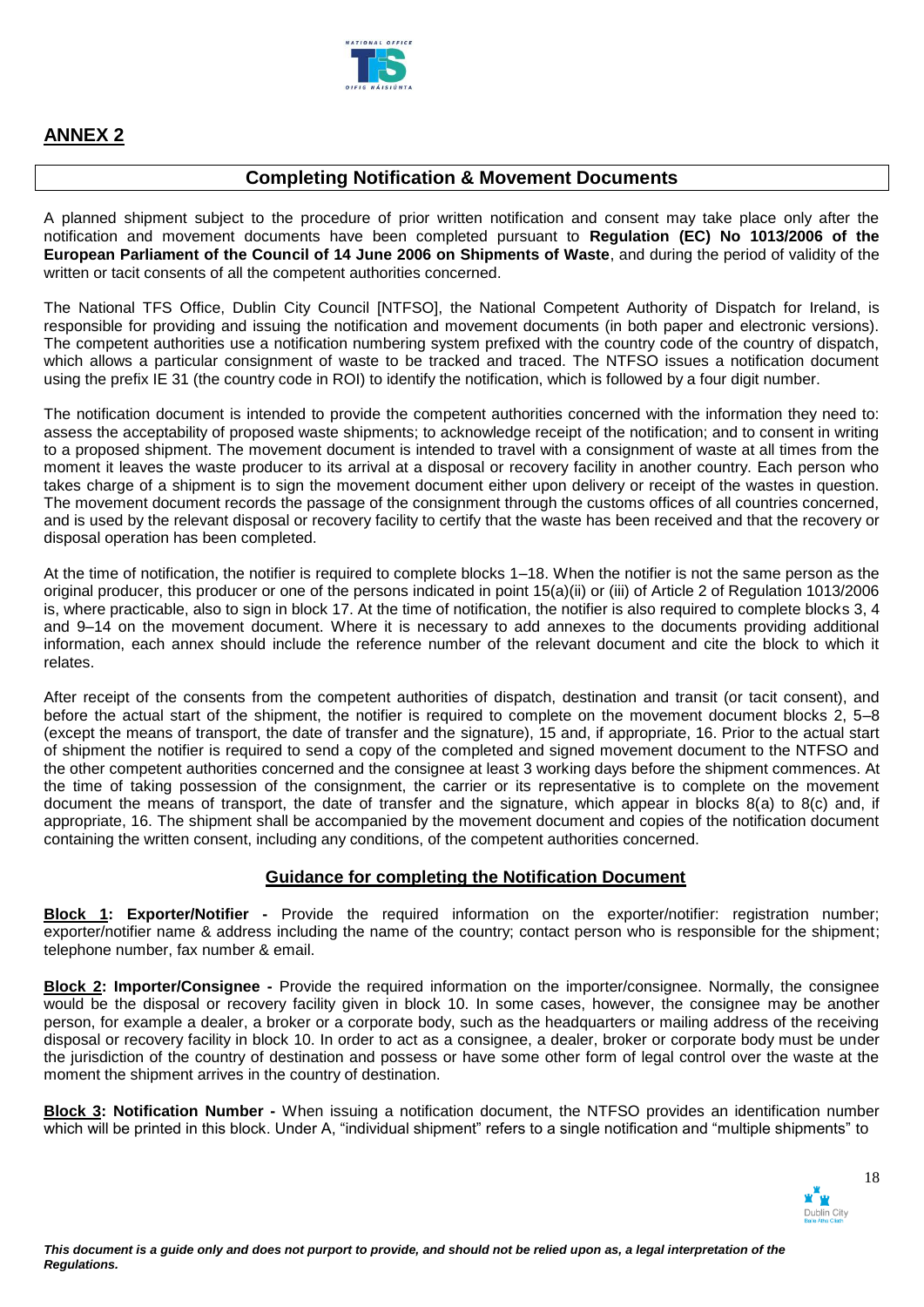

a general notification. Under B, give the type of operation the waste being shipped is destined for. Under C, pre-consent refers to Article 14 of Regulation 1013/2006.

**Block 4: Number of Shipments -** Give the intended number of shipments.

**Block 5: Quantity -** Give the estimated minimum and maximum weight in tonnes (1 tonne equals 1 megagram (Mg) or 1 000 kg) of the waste. The total quantity shipped must not exceed the maximum quantity declared in Block 5.

**Block 6: Period for shipment -** Give the intended date of a single shipment or, for multiple shipments, the dates of the first and last shipments. The intended period of time for shipments may not exceed one year, with the exception of multiple shipments to pre-consented recovery facilities, for which the intended period of time may not exceed three years. All shipments must take place within the validity period of the written or tacit consents of all competent authorities concerned issued by the competent authorities. Where a competent authority issues a written consent to the shipment and the validity period of that consent in block 20 differs from the period indicated in block 6, the decision of the competent authority overrides the information in block 6.

**Block 7: Packaging -** Types of packaging should be indicated using the codes provided in the list of abbreviations and codes attached to the notification document. If special handling precautions are required, such as those required by producers' handling instructions for employees, health and safety information, including information on dealing with spillage, and instructions in writing for the transport of dangerous goods, tick the appropriate box and attach the information in an annex.

**Block 8: Carriers -** Provide the required information on the intended carriers of the waste: registration number; name & address including the name of the country; contact person responsible for the shipment; telephone number, fax number & email. If more than one carrier is involved, append to the notification document a complete list giving the required information for each carrier. Where the transport is organised by a forwarding agent, the agent's details and the respective information on actual carriers should be provided in an annex. Provide evidence of registration of the carrier(s) regarding waste transports in an annex. Means of transport should be indicated using the abbreviations provided in the list of abbreviations and codes attached to the notification document.

**Block 9: Generator/Producer -** Provide the required information on the generator/producer of the waste: registration number. If the notifier is the producer of the waste then write "Same as block 1". If the waste has been produced by more than one producer, write "See attached list" and append a list providing the requested information for each producer. Where the producer is not known, give the name of the person in possession or control of such waste (holder). Also provide information on the process by which the waste was produced and the site of production.

**Block 10: Destination Facility -** Provide the required information: destination of the shipment by ticking either disposal or recovery facility; registration number; actual site of disposal or recovery if it is different from the address of the facility. If the disposer or recoverer is also the consignee, state here "Same as block 2". If the disposal or recovery operation is a D13–D15 r R12 or R13 operation, the facility performing the operation should be mentioned in block 10, as well as the location where the operation will be performed. In such a case, corresponding information on the subsequent facility or facilities, where any subsequent R12/R13 or D13–D15 operation and the D1–D12 or R1–R11 operation or operations takes or take place or may take place should be provided in an annex (see R-codes or D-codes of Annexes IIA or IIB of Directive 2006/12/EC on waste (see also the list of abbreviations and codes attached to the notification document).

**Block 11: Disposal/Recovery operation -** Indicate the type of recovery or disposal operation. If the disposal or recovery operation is a D13–D15 or R12 or R13 operation, corresponding information on the subsequent operations (any R12/R13 or D13–D15 as well as D1–D12 or R1–R11) should be provided in an annex. Also indicate the technology to be employed. If the waste is destined for recovery, provide the planned method of disposal for the non-recoverable fraction after recovery, the amount of recovered material in relation to non-recoverable waste, the estimated value of the recovered material, and the cost of recovery and the cost of disposal of the non-recoverable fraction in an annex.

**Block 12: Waste Description -** Provide designation and composition of the waste. Give the name or names by which the material is commonly known or the commercial name and the names of its major constituents (in terms of quantity and/or hazard) and their relative concentrations (expressed as a percentage). In the case of a mixture of wastes, provide the

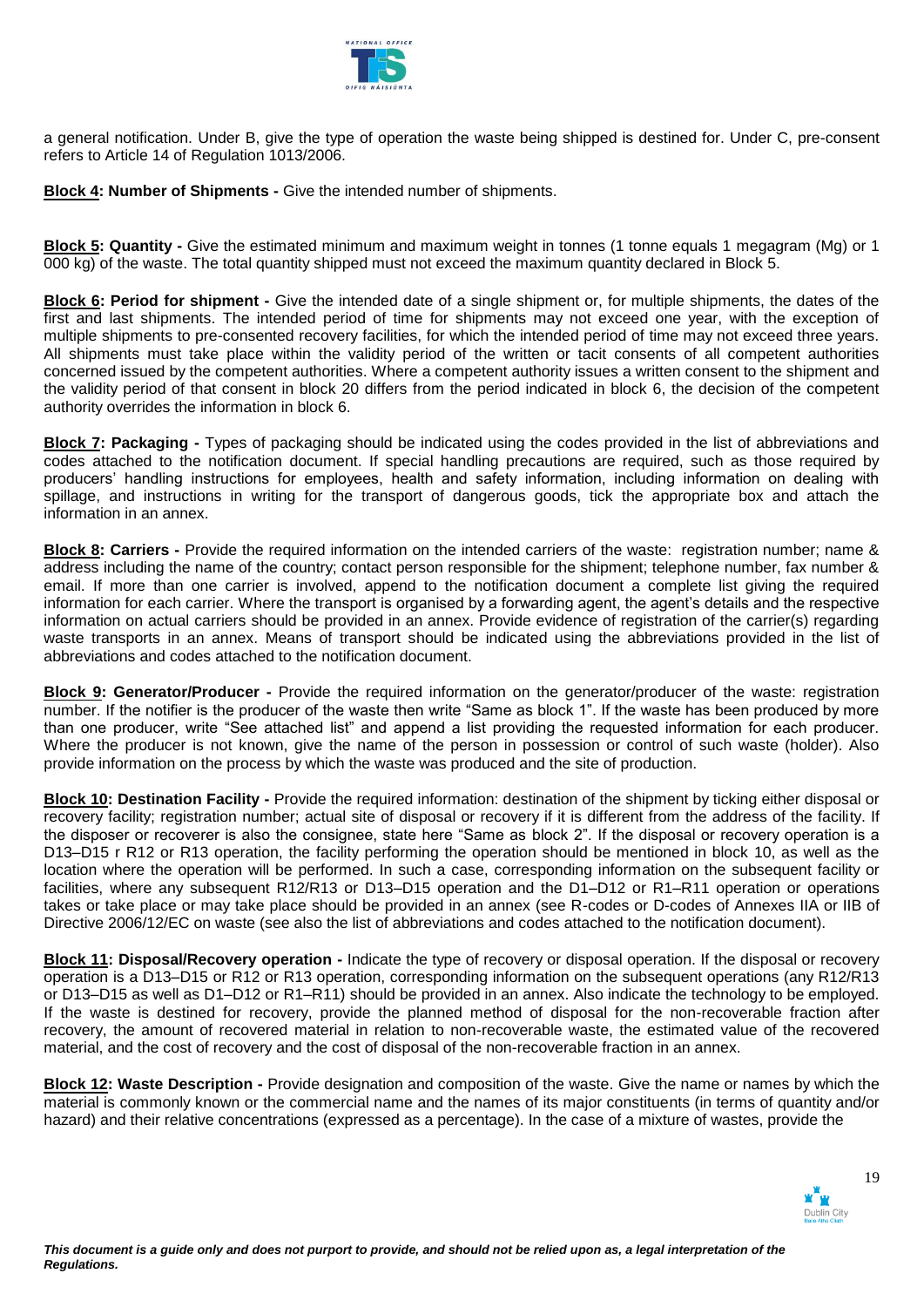

same information for the different fractions and indicate which fractions are destined for recovery. A chemical analysis of the composition of the waste may be requested. Attach further information in an annex if necessary.

**Block 13: Physical Characteristics -** Indicate physical characteristics of the waste at normal temperatures and pressures.

**Block 14: Waste Identification -** State the code that identifies the waste according to Annexes III, IIIA, IIIB, IV or IVA of Regulation 1013/2006. Give the code according to the system adopted under the Basel Convention (under subheading (i) in block 14) and, where applicable, the systems adopted in the OECD Decision (under subheading (ii)) and other accepted classification systems (under subheadings (iii) to (xii)). Give only one waste code (from Annexes III, IIIA, IIIB, IV or IVA of Regulation 1013/2006) with the following two exceptions: In the case of wastes not classified under one single entry in either Annex III, IIIB, IV or IVA, give only one type of waste. In the case of mixtures of wastes not classified under one single entry in either Annex III, IIIB, IV or IVA, unless listed in Annex IIIA, provide the code of each fraction of the waste in order of importance (in an annex if necessary).

*(i):* Basel Convention Annex VIII codes should be used for wastes that are subject to the procedure of prior written notification and consent (see Part I of Annex IV of Regulation 1013/2006). Basel Annex IX codes should be used for wastes that are not usually subject to the procedure of prior written notification and consent but which, for a specific reason such as contamination by hazardous substances or national regulations, are subject to the procedure of prior written notification and consent. Basel Annexes VIII and IX can be found in Annex V of Regulation 1013/2006. If a waste is not listed in Annexes VIII or IX of the Basel Convention, insert "not listed".

*(ii):* OECD member countries should use OECD codes for wastes listed in Part II of Annexes III and IV of Regulation 1013/2006, i.e. wastes that have no equivalent listing in the Annexes of the Basel Convention or that have a different level of control under this Regulation from the one required by the Basel Convention. If a waste is not listed in Part II of Annexes III and IV of Regulation 1013/2006, insert "not listed".

*(iii):* European Union Member States should use the codes included in the European Community list of wastes (see Commission Decision 2000/532/EC as amended).

*(iv) and (v):* Where applicable, national identification codes other than the EC list of wastes used in the country of dispatch and, if known, in the country of destination should be used. Such codes may be included in Annexes IIIA, IIIB or IVA of this Regulation.

*(vi):* If useful or required by the relevant competent authorities, add here any other code or additional information that would facilitate the identification of the waste.

*(vii):* State the appropriate Y-code or Y-codes according to the "Categories of wastes to be controlled" (see Annex I of the Basel Convention and Appendix 1 of the OECD Decision), or according to the "Categories of wastes requiring special consideration" given in Annex II of the Basel Convention (see Annex IV Part I of Regulation 1013/2006 or Appendix 2 of the Basel Instruction Manual), if it or they exist(s). Y-codes are not required by Regulation 1013/2006 and the OECD Decision except where the waste shipment falls under one of the two "Categories requiring special consideration" under the Basel Convention (Y46 and Y47 or Annex II wastes), in which case the Basel Y-code should be indicated. Nevertheless, indicate the Y-code or Y-codes for wastes defined as hazardous according to Article 1(1)(a) of the Basel Convention in order to fulfil the reporting requirements under the Basel Convention.

*(viii):* If applicable, state here the appropriate H-code or H-codes, i.e. the codes indicating the hazardous characteristics exhibited by the waste (see the list of abbreviations and codes attached to the notification document). If there is no hazardous characteristics covered by the Basel Convention, but the waste is hazardous according to Annex III of Directive 91/689/EEC on hazardous waste, state the H-code or H-codes according to this Annex III and insert "EC" after the H code (e.g. H14 EC).

*(ix):* If applicable, state here the United Nations class or classes which indicate the hazardous characteristics of the waste according to the United Nations classification (see the list of abbreviations and codes attached to the notification document) and are required to comply with international rules for the transport of dangerous goods (see the United Nations Recommendations on the Transport of Dangerous Goods. Model Regulations (Orange Book), latest edition).

*(x and xi):* If applicable, state here the appropriate United Nations number or numbers and United Nations shipping name or names. These are used to identify the waste according to the United Nations classification system and are required to

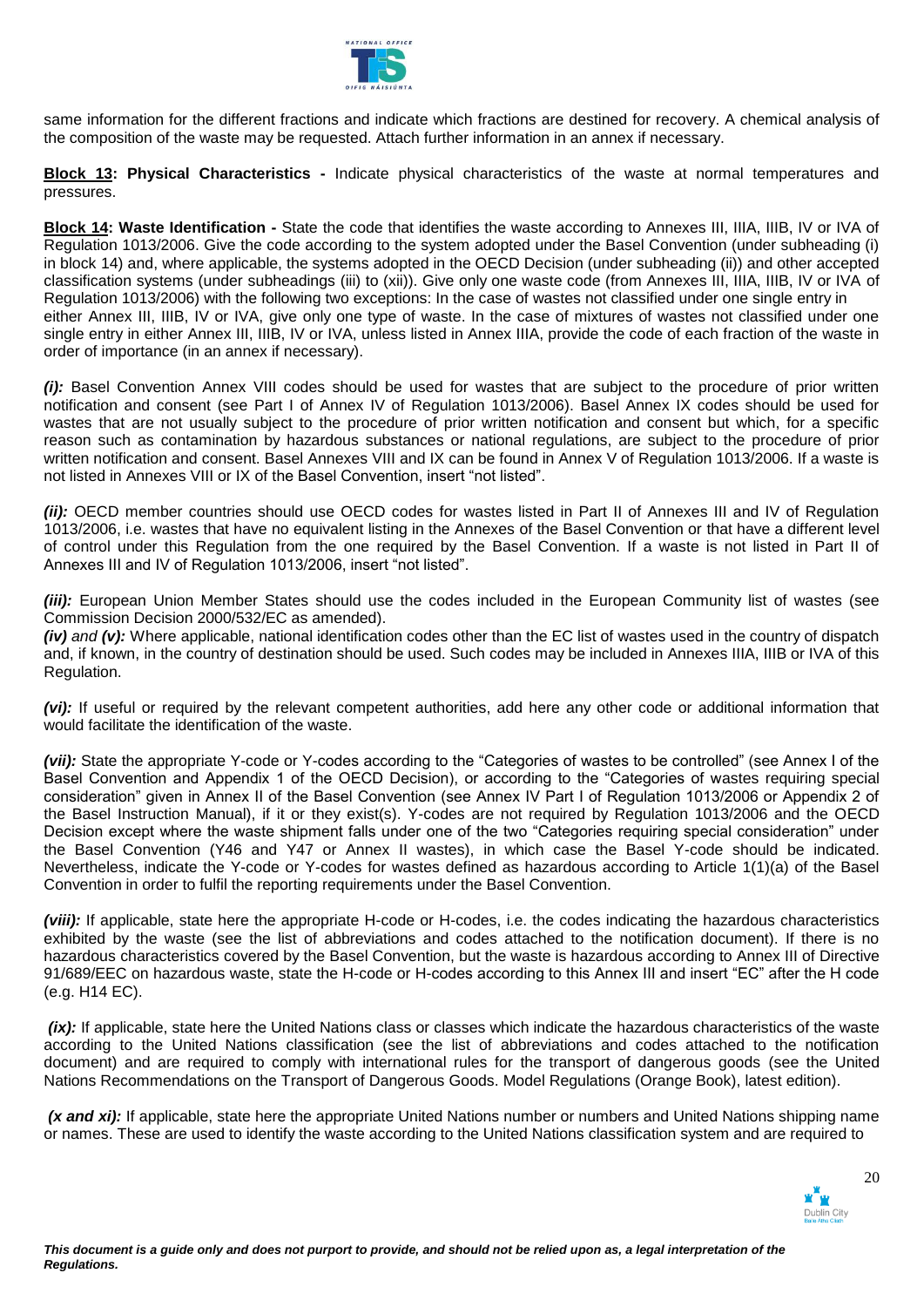

comply with international rules for transport of dangerous goods (see the United Nations Recommendations on the Transport of Dangerous Goods. Model Regulations (Orange Book), latest edition).

*(xii):* If applicable, state here customs code or codes, which allow identification of the waste by customs offices (see the list of codes and commodities in the "Harmonised commodity description and coding system" produced by the World Customs Organisation).

**Block 15: Countries/CA Codes/Exit/Entry -** On line (a) of block 15, provide the name of the countries of dispatch, transit and destination. On line (b), provide, where applicable, the code number of the respective competent authority for each country and on line (c) insert the name of the border crossing or port and, where applicable, the customs office code number as the point of entry to or exit from a particular country. For transit countries give the information in line (c) for points of entry and exit. If more than three transit countries are involved in a particular shipment, attach the appropriate information in an annex. Provide the intended route between points of exit and entry, including possible alternatives, also in cases of unforeseen circumstances, in an annex.

**Block 16: Customs -** In cases where shipments enter, pass through or leave the European Union, provide the required information

**Block 17: Declaration -** Each copy of the notification document is to be signed and dated (six-digit format) by the notifier before being forwarded to the competent authorities of the countries concerned. When the notifier is not the same person as the original producer, this producer, the new producer or the collector is, where practicable, also to sign and date; it is noted that this may not be practicable in cases where there are several producers.

**Block 18: Annexes -** Indicate the number of annexes containing any additional information supplied with the notification document. Each annex must include a reference to the notification number to which it relates.

**Block 19: Acknowledgement/Waste recd -** For use by competent authority or authorities of the country or countries of destination (where applicable) and transit when issuing a signed, dated and stamped acknowledgement for the receipt of the waste.

**Block 20: Consent -** For use by competent authorities of any country concerned when providing a signed, dated and stamped written consent (a competent authority of transit may provide a tacit consent) to the waste shipment.

**Block 21: Consent/Objection -** If the shipment is subject to specific conditions, the competent authority in question should tick the appropriate box and specify the conditions in block 21 or in an annex to the notification document. If a competent authority wishes to object to the shipment it should do so by writing "OBJECTION" in block 20. Block 21, or a separate letter, may then be used to explain the reasons for the objection.

# **Guidance for completing the Movement Document**

**Block 1: Notification Number -** The notification number entered is the number in Block 3 in the notification document.

**Block 2: Serial/Total No. Shipments -** For a general notification for multiple shipments, enter the serial number of the shipment and the total intended number of shipments indicated in block 4 in the notification document (for example, enter "4/11" for the fourth shipment out of eleven intended shipments under the general notification in question). In the case of a single notification, enter "1/1".

**Block 3: Exporter/Notifier -** Reproduce the same information on the notifier as given in block 1 in the notification document.

**Block 4: Importer/Consignee -** Reproduce the same information on the consignee as given in block 2 in the notification document.

**Block 5: Quantity -**Give the actual weight in tonnes (1 tonne equals 1 megagram (Mg) or 1000 kg of the waste.

**Block 6: Date of shipment -** Enter the date when the shipment actually starts.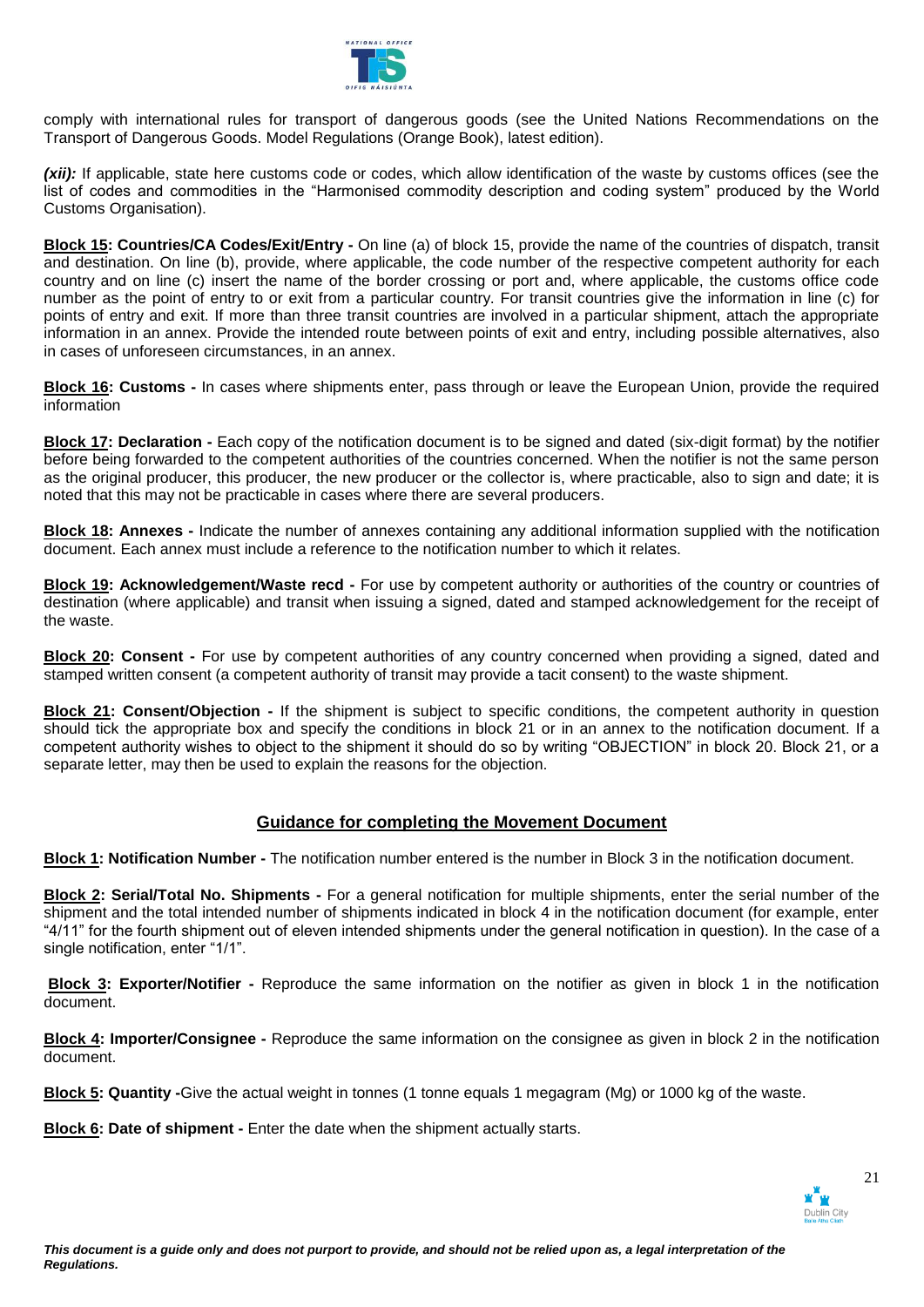

**Block 7: Packaging -** Types of packaging should be indicated using the codes provided in the list of abbreviations and codes attached to the movement document. If special handling precautions are required, such as those prescribed by producers' handling instructions for employees, health and safety information, including information on dealing with spillage, and transport emergency cards, tick the appropriate box and attach the information in an annex. Also enter the number of packages making up the consignment.

**Blocks 8 (a), (b) and (c): Carriers -** Provide the required information on the carriers: registration number; name & address including the name of the country; telephone number; fax number; email. When more than three carriers are involved, appropriate information on each carrier should be attached to the movement document. The means of transport, the date of transfer and a signature should be provided by the carrier or carrier's representative taking possession of the consignment. A copy of the signed movement document is to be retained by the notifier. Upon each successive transfer of the consignment, the new carrier or carrier's representative taking possession of the consignment will have to comply with the same request and also sign the document. A copy of the signed document is to be retained by the previous carrier.

**Block 9: Generator/Producer -** Reproduce the information given in block 9 of the notification document.

**Block 10: Destination Facility -** Reproduce the information given in blocks 10 in the notification document. If the disposer or recoverer is also the consignee, write "Same as block 4".

**Block 11: Disposal/Recovery operation -** Reproduce the information given in block 11 in the notification document. If the disposal or recovery operation is a D13–D15 or R12 or R13 operation, the information on the facility performing the operation provided in block 10 is sufficient. No further information on any subsequent facilities performing R12/R13 or D13–D15 operations and the subsequent facility(ies) performing the D1–D12 or R1–R11 operation(s) needs to be included in the movement document.

**Block 12: Waste Description -** Reproduce the information given in block 12 in the notification document.

**Block 13: Physical Characteristics -** Reproduce the information given in block 13 in the notification document.

**Block 14: Waste Identification -** Reproduce the information given in block 14 in the notification document.

**Block 15: Declaration -** At the time of shipment, the notifier shall sign and date the movement document. The shipment shall be accompanied by the movement document and copies of the notification document containing the written consent, including any conditions, of the competent authorities concerned.

**Block 16: Additional requirement in certain cases -** This block can be used by any person involved in a shipment in specific cases where more detailed information is required by national legislation concerning a particular item (for example, information on the port where a transfer to another transport mode occurs, the number of containers and their identification number, or additional proof or stamps indicating that the shipment has been consented by the competent authorities). Give the routing (point of exit from and entry into each country concerned, including customs offices of entry into and/or exit from and/or export from the Community) and route (route between points of exit and entry), including possible alternatives, also in case of unforeseen circumstances, either in block 16 or attach it in an annex.

**Block 17: Shipment not first recd by facility -** This block is to be completed by the consignee in the event that it is not the disposer or recoverer and in case the consignee takes charge of the waste after the shipment arrives in the country of destination.

**Block 18: Shipment recd by facility -** This block is to be completed by the authorised representative of the disposal or recovery facility upon receipt of the waste consignment. Tick the box of the appropriate type of facility. With regard to the quantity received, give the actual weight in tonnes (1 tonne equals 1 megagram (Mg) or 1000 kg of the waste. A signed copy of the movement document is given to the last carrier. If the shipment is rejected for any reason, the representative of the disposal or recovery facility must immediately contact his or her competent authority. Signed copies of the movement document must be sent within three days to the notifier and the competent authorities in the countries concerned. The original movement document shall be retained by the disposal or recovery facility. Receipt of the waste consignment must be certified by any facility performing any disposal or recovery operation, including any D13–D15 or R12 or R13 operation. Indicate also the type of disposal or recovery operation by using R-codes or D codes and the approximate date by which the disposal or recovery of waste will be completed.

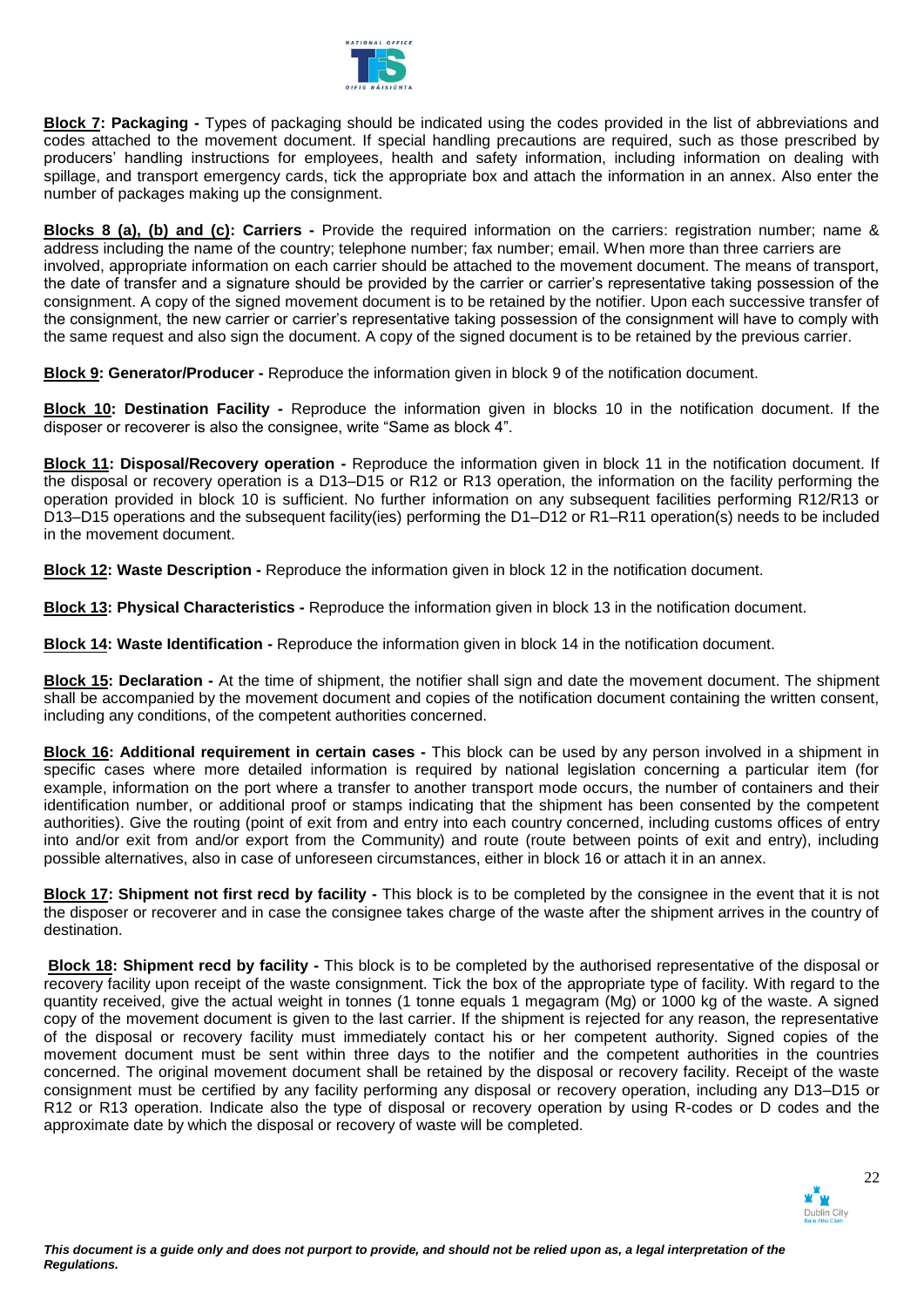

**Block 19: Certification of Completion -** This block is to be completed by the disposer or recoverer to certify the completion of the disposal or recovery of the waste. Signed copies of the movement document with block 19 completed should be sent to the notifier and competent authorities of dispatch, transit and destination as soon as possible, but no later than 30 days after the completion of the recovery or disposal and no later than one calendar year following the receipt of the waste. The disposal or recovery of waste must be certified by any facility performing any disposal or recovery operation, including a D13–D15 or R12 or R13 operation.

**Block 20, Block 21 and Block 22: Customs -** The blocks must be used for control by customs offices at the borders of the Community.

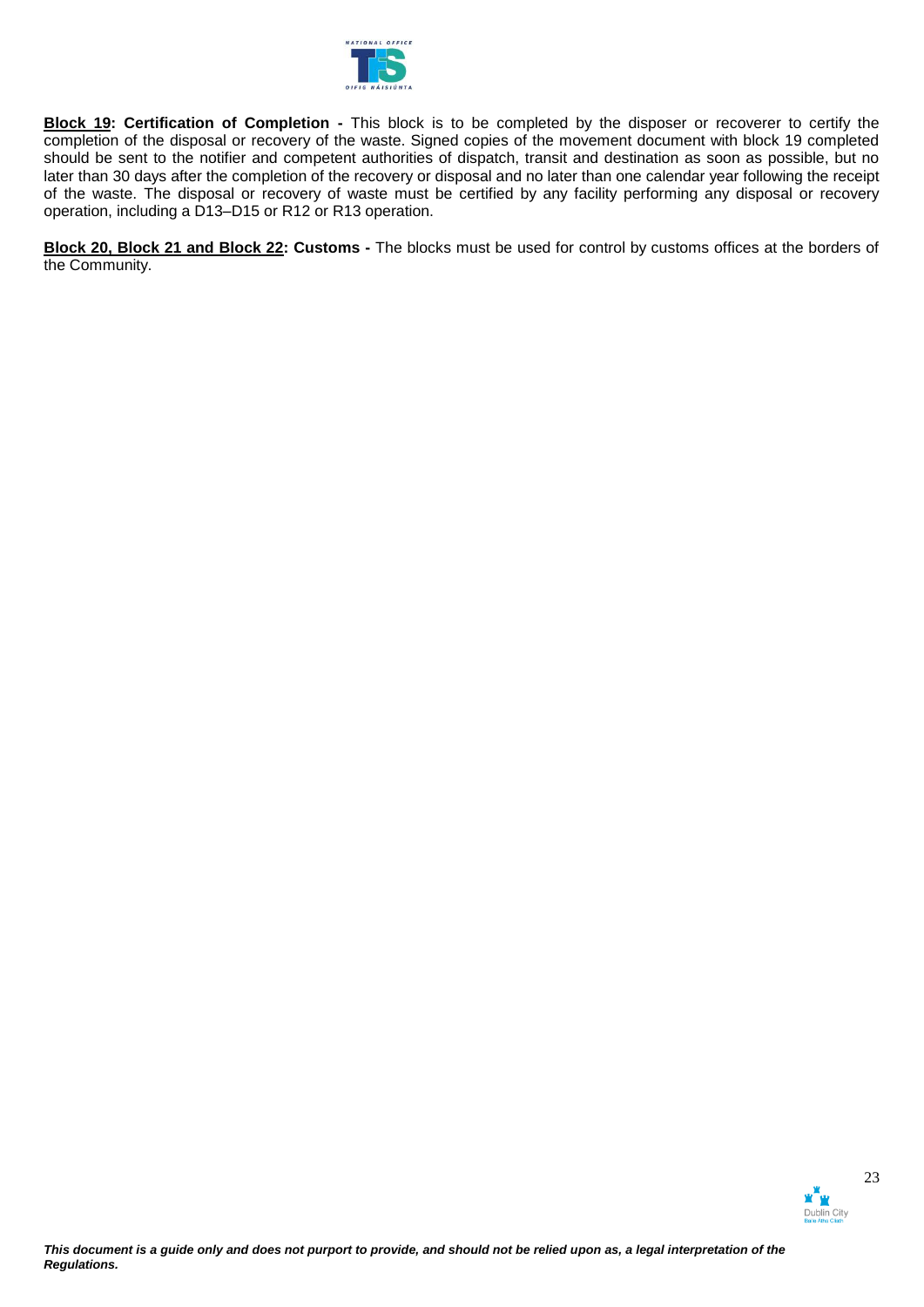

# **Schedule of Charges (applying from 1st July 2010)**

| Export Charges €                   | Amber | Green | Amber + Green |
|------------------------------------|-------|-------|---------------|
| <b>Annual Fixed Administration</b> | 500   | 250   | 600           |
| Fee (per calendar year)            |       |       |               |
| Tonnage Fee                        | 2.50  | 0.60  |               |
| Glass                              |       | 0.30  |               |
| Soil                               | 0.30  |       |               |
| <b>Bulk Shipment [a single</b>     | 0.30  | 0.30  |               |
| shipment of waste greater than     |       |       |               |
| or equal to 1000 tonnes (for       |       |       |               |
| fee purposes)].                    |       |       |               |

| Import Charges $\epsilon$       | Amber | Green |
|---------------------------------|-------|-------|
| Annual Fixed Administration Fee | 500   | 500   |
| (per calendar year)             |       |       |
| <b>Shipment Fee</b>             | 25    |       |

| Repatriation Fee $\epsilon$                                                      | <b>Amber and Green List Waste</b> |
|----------------------------------------------------------------------------------|-----------------------------------|
| Repatriation/direction to return amber or green list   750 per returned shipment |                                   |
| waste from Irish, EU or international ports                                      |                                   |

| Registration Fee $\epsilon$                         | 2-yearly Fee/ Renewal Fee |
|-----------------------------------------------------|---------------------------|
| Waste Management (Registration of Brokers and   200 |                           |
| Dealers) Regulations 2008                           |                           |

| Refund Fee $\epsilon$                           | <b>Administration of Refund Application</b> |
|-------------------------------------------------|---------------------------------------------|
| Unused Tonnes notified; Cancelled Notifications | 350                                         |

| Monitoring Fee €                                 |  |  |  |  | Amber and Green List Waste |  |  |
|--------------------------------------------------|--|--|--|--|----------------------------|--|--|
| Investigations/Written Directions re Amber & 350 |  |  |  |  |                            |  |  |
| <b>Green Shipments</b>                           |  |  |  |  |                            |  |  |

### *Please Note*

**Export Charges**: The administration fee applies from 1<sup>st</sup> January to 31<sup>st</sup> December each year. **Import Charges:** The €25 fee applies to each shipment on a notification for Amber waste imports. No tonnage/shipment fees apply to the import of Green waste.

**Repatriation Fee:** The €750 fee covers all containers in a returned shipment. This fee is avoidable.

**Registration Fee:** The Certificate of Registration shall be valid for a period of 2 years.  **Refund Fee**: The fee of €350 shall be deducted from the tonnage fees already paid on the notification. Refund claims up to €350 shall not be considered. The annual administration fee is non-refundable. A claim for a refund must be received by email on the prescribed TFS Refund Form no later than 60 calendar days from the notification expiry date (guidance and form available on website: [www.dublincity.ie.](http://www.dublincity.ie/)

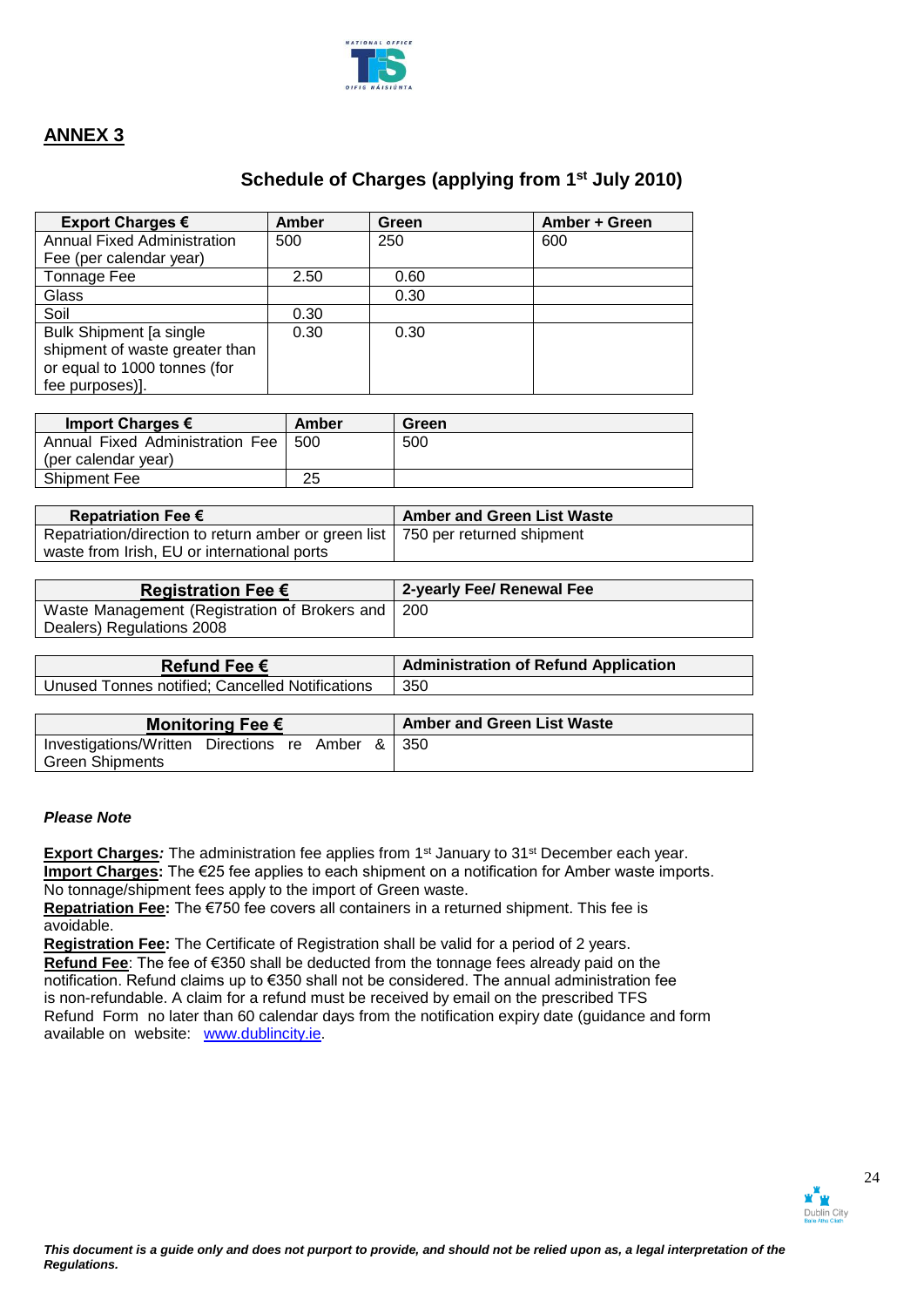

# **Refunds**

The National TFS Office considers claims or requests from notifiers for a partial refund of fees paid in respect of the submission of TFS Notifications on the basis that i) the total intended quantity of waste indicated in tonnes on the notification document was not shipped, or ii) the notification is cancelled. Claims for a refund must be received no later than **60 calendar days** from the notification expiry date.

### **Fee per Refund Application**

A fee of €350 shall be charged for the processing of each refund application in respect of unused tonnages and cancelled notifications. This fee shall be deducted from the tonnage fees already paid on the notification. Accordingly, applications for a refund amounting to €350 or less shall not be considered.

### **Refunds Claims are processed in accordance with the following conditions-**

 Unused Tonnes: A refund is payable in respect of unused tonnes of waste not shipped on the notification. The amount refunded shall be the fees paid for any unused tonnes, less €350 of the total tonnage fee paid on the notification.

 Cancelled notifications: A refund is payable in respect of the tonnage fee paid on a notification that is cancelled prior to shipments taking place, less €350 of the tonnage fee paid.

 Administration Charge: A refund is payable for unused tonnes only. The annual administration fee charged per notifier is nonrefundable.

 Refund Claim Form: A claim for a refund must be submitted to the NTFSO by email (nationaltfs@dublincity.ie) on the prescribed form: TFS Refund Form.

Refund Submission Time: Claims for a refund must be received no later than 60 calendar days from the notification expiry date.

## **Procedures for Claiming a Refund**

Claimants for a refund in respect of Unused Tonnes and Cancelled Notifications must-

- Submit a claim for a refund to the NTFSO by email on the prescribed form: TFS Refund Form.
- Submit the completed TFS Refund Form no later than 60 calendar days from the expiry date on a notification.
- Provide information on the TFS Refund Form in respect of each notification under the following 8 headings:

1) The TFS Notification Number/s.

- 2) The notification expiry date.
- 3) The refund category: whether the claim is for unused tonnes or a cancelled notification.
- 4) The intended quantity in tonnes and the intended number of loads.
- 5) The quantity in tonnes and the number of loads received at the destination facility (as confirmed by the facility in Block 18 on Annex 1B Movement Document).
- 6) The unused quantity in tonnes and the unused number of loads.
- 7) The reason/s for not shipping the intended tonnage, or the reason for cancelling the notification.
- 8) The refund amount claimed (for unused tonnes).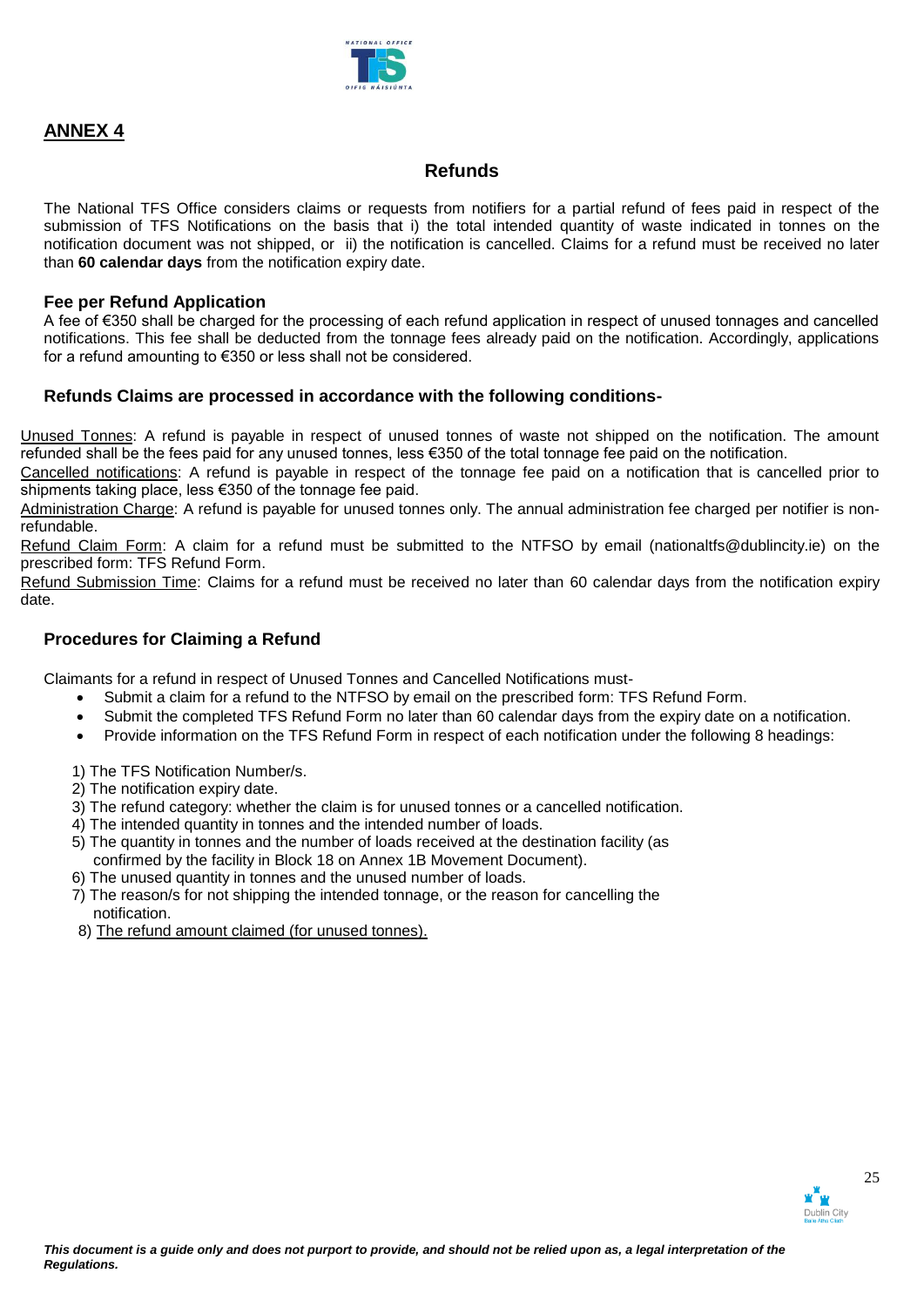

# **CONTRACT [Amber]**

### **Contract concluded between the Notifier and the Consignee for purposes of Article 5 of Regulation (EC) No 1013/2006 of the European Parliament and of the Council of 14 June 2006 on Shipments of Waste**

### **This Contract applies to waste shipments effected on TFS Notification Number IE 31XXXX (in addition to any other contract entered into between the parties concerned).**

The parties to this Agreement being the Notifier and the Consignee shall comply with the requirements of the Waste Shipment Regulations in respect of the recovery or disposal of notified waste shipments. Shipments shall be carried out in accordance with the information provided in the Notification subject to the conditions of Consent and the approved Financial Guarantee and this Contract.

**Notifier** (Name, Address):

**Consignee**: (Name, address);

### **Competent Authority of Dispatch**:

\_\_\_\_\_\_\_\_\_\_\_\_\_\_\_\_\_\_\_\_\_\_\_\_\_\_\_\_\_\_\_\_\_\_\_\_\_\_\_\_\_\_\_\_\_\_\_\_\_\_\_

\_\_\_\_\_\_\_\_\_\_\_\_\_\_\_\_\_\_\_\_\_\_\_\_\_\_\_\_\_\_\_\_\_\_\_\_\_\_\_\_\_\_\_\_\_\_\_\_\_\_\_

National Transfrontier Shipment Office Floor 2, Block B Blackhall Walk **Smithfield** Dublin 7 D07 ENC4

### **It is hereby agreed between the parties that the following legal duties and obligations will be observed in relation to TFS Notification No IE 31XXXX, as required by Council Regulation (EC) No 1013/2006:**

-The Notifier shall take back the waste if the shipment or the recovery or disposal operation has not been completed in the intended way or was effected in an illegal way, in accordance with the provisions of Article 22 and Article 24(2) of Council Regulation (EC) No 1013/2006.

-The Consignee shall recover or dispose of illegally shipped waste under its responsibility, in accordance with the provisions of Article 24(3), of Council Regulation (EC) No 1013/2006.

-The Facility shall submit a certificate to the competent authorities and to the Notifier indicating that the recovery or disposal operation on each shipment has been completed, in accordance with the provisions of Article 16(e) of Council Regulation (EC) No 1013/2006.

-This Contract is valid for the duration of all shipments effected on the notification until the final certificate from the facility has been received indicating that the recovery or disposal operation has been completed.

### *Signatures*

| <b>Notifi</b> |  | -- |  |
|---------------|--|----|--|
|               |  |    |  |

Consignee: **Example 20** Date:

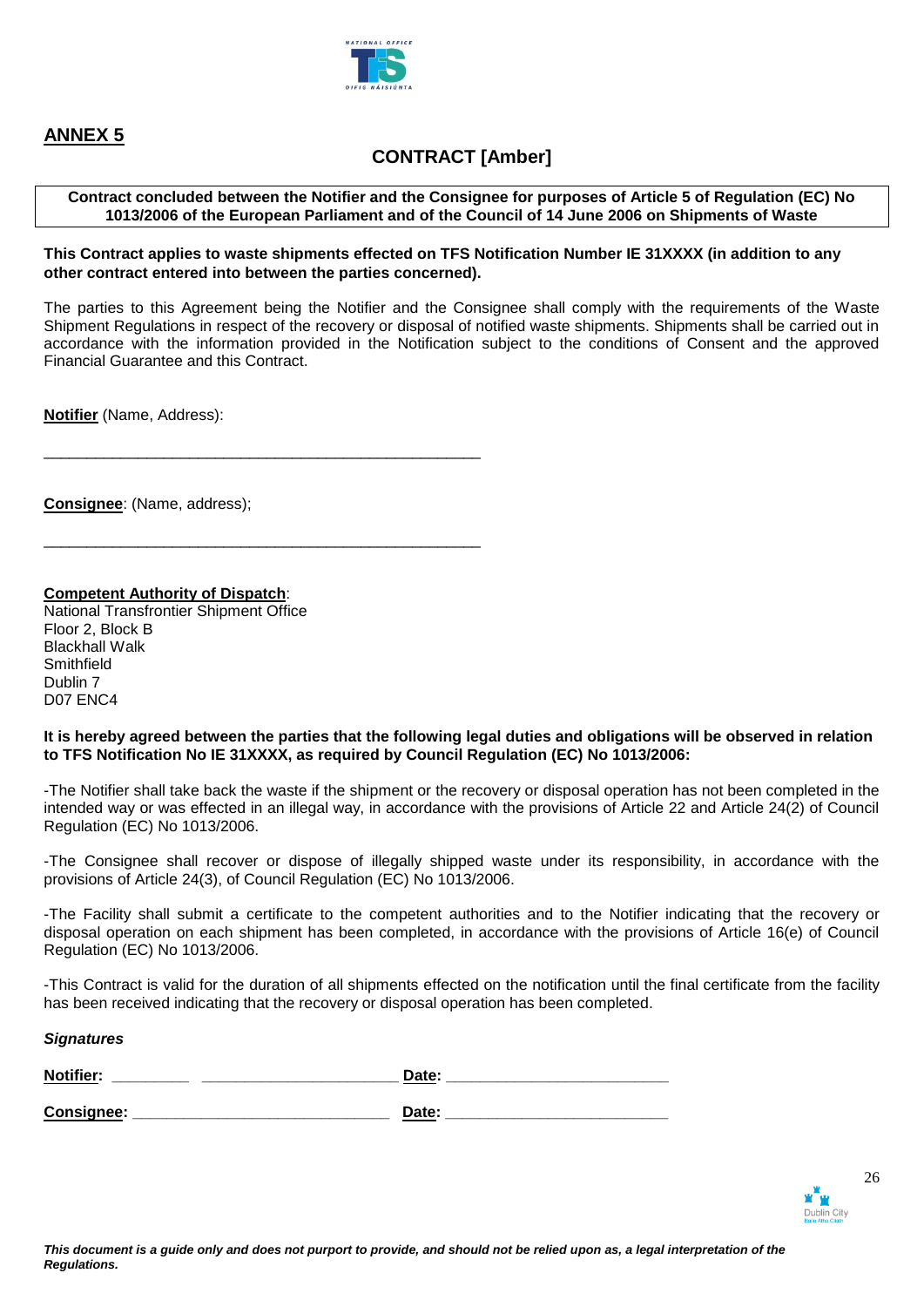

# **Financial Guarantee**

Under Regulation (EC) No. 1013/2006 and the Waste Management (Shipments of Waste) Regulations 2007, the notifier of a proposed waste shipment is legally obliged to put in place a financial guarantee to cover liabilities resulting from shipments carried out under the notification. The purpose of the financial guarantee is to cover costs arising in the context of 1) cases where a notified shipment, or the recovery or disposal of the notified waste cannot be completed as intended, or 2) cases where a shipment or the intended recovery or disposal is deemed illegal. The financial guarantee is concerned with the legal completion of the waste only and does not apply to liabilities covered by public liability insurance put in place by the notifier in connection with environmental pollution or damage to third parties.

The guarantee must cover costs in relation to transport, recovery or disposal, and storage. The calculation of the amount of the guarantee should be based on the costs involved in respect of an individual shipment, as follows:

### *Calculations*

- a) Transport costs. These costs are associated with transporting one shipment of waste between the points of dispatch and destination, there and back, in respect of, for example, shipping, carriage, and harbour costs, in cases where shipments cannot be completed as intended or are deemed illegal and must be returned to the country of origin.
- b) Recovery/Disposal costs. These are costs based on the estimated cost of the recovery/disposal operation in respect of one shipment in relation to shipments which cannot be completed as intended or are deemed illegal. In such cases alternative arrangements would be required for recovery or disposal in the country of dispatch or destination, as agreed.
- c) Storage costs. A contingency sum amounting to 50% of the transport and recovery/disposal costs must be included to cover storage for up to 90 days in situations where the waste material cannot be delivered directly to the facility for legal or other reasons and must be stored at the port of entry or elsewhere. The contingency sum also covers any additional administrative or legal costs incurred by the competent authorities.
- **d) Number of active shipments taking place at any one time. The value of the guarantee increases according to the number of active shipments covered and specified in the guarantee. A shipment is deemed active until such time that a certificate of disposal or recovery is issued by the consignee.**

### Therefore, the value of an average bond is  $[a + b + (a + b \times 50\%)] \times d$

### *Certificate*

The guarantee must be furnished for the approval of the National TFS Office, Dublin City Council. A financial guarantee in the form of a deposit with a bank to secure the bond is acceptable. The export of the waste cannot commence unless the National TFS Office issue a certificate confirming that there is an adequate financial guarantee in force to cover the proposed shipment.

### **Shipments**

It is the full responsibility of the notifier to ensure that all shipments carried out are financially guaranteed in accordance with the certification process. The consent issued to a TFS notification shall be considered withdrawn if the financial guarantee approved and certified by the NTFSO is not effective when the pre-notified shipment starts.

### **Bond Release**

The National TFS Office shall release the Financial Guarantee following receipt of certified confirmation regarding the completion of all recovery or disposal operations.

### *Text*

A financial guarantee should be submitted to the NTFSO on headed paper; contain the original signature of the appropriate person acting on behalf of the Bank, the date of issue, and a reference number. The guarantee should be based on the wording in our suggested text, as follows-

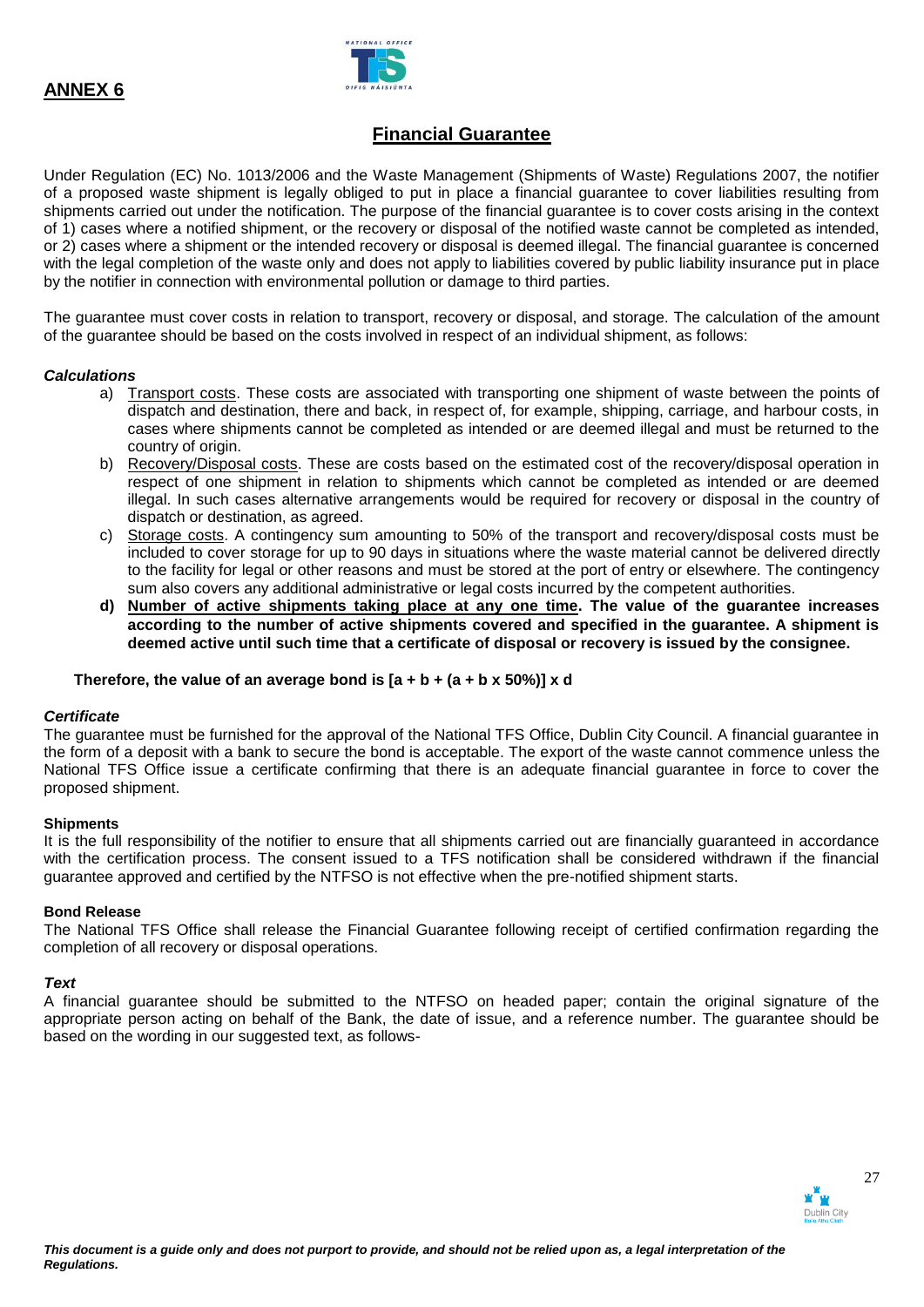

## **Template for Financial Guarantee**

In accordance with the provisions of the Waste Management (Shipments of Waste) Regulations, 2007 (S.I. No. 419 of 2007), and Regulation (EC) No. 1013/2006 of the European Parliament and of the Council of 14 June 2006 on shipments of waste, we, **(NAME OF BANK)** hereby unconditionally and irrevocably guarantee to pay for any and all claims made by the National TFS Office, Dublin City Council, being the Competent Authority of Dispatch as defined by the above Regulations, on receipt of a written demand or demands from the Competent Authority referred to above, accompanied by a signed Declaration that the amount claimed is due by reason of the notifier **(NAME)** and / or the consignee **(NAME)** having failed to fulfil their obligations under the Regulations with regard to **(TFS Number)**, provided that our liability shall not exceed **(AMOUNT)** per load and our total liability shall not exceed **(AMOUNT)**.

This guarantee covers the movement of any **(Number)** consignments only at any one time. Further consignments can issue only upon receipt of a copy certificate of disposal or recovery from the previous consignment. The Guarantee shall be in place to cover all consignments notified for the period **( )** to **( )** as specified by **(TFS Number** ) and shall terminate on the close of our banking business on the 400<sup>th</sup> day after receipt of the consignment by the consignee if that consignment was collected on the last day of the period as specified above (and if that day is not a business day, that the next succeeding business day) or if sooner upon receipt of a copy of the certificate of recovery/disposal of the final consignment. This guarantee may also be terminated by 400 days written notice served by us on you, the National TFS Office, Dublin City Council, as the Competent Authority of Dispatch, and our liability hereunder shall cease as and from the close of our banking business on the day of expiry of that notice (and if that day is not a business day, then the next business day) except for any liability in respect of which a demand in writing shall have been made hereunder before the expiry date.

Any demand under this guarantee must be presented in writing to the Manager, **(NAME OF BANK)**.

| Date <sub>u</sub><br>this | л. |  |
|---------------------------|----|--|
|                           |    |  |

Signed:

Manager

*This document is a guide only and does not purport to provide, and should not be relied upon as, a legal interpretation of the Regulations.*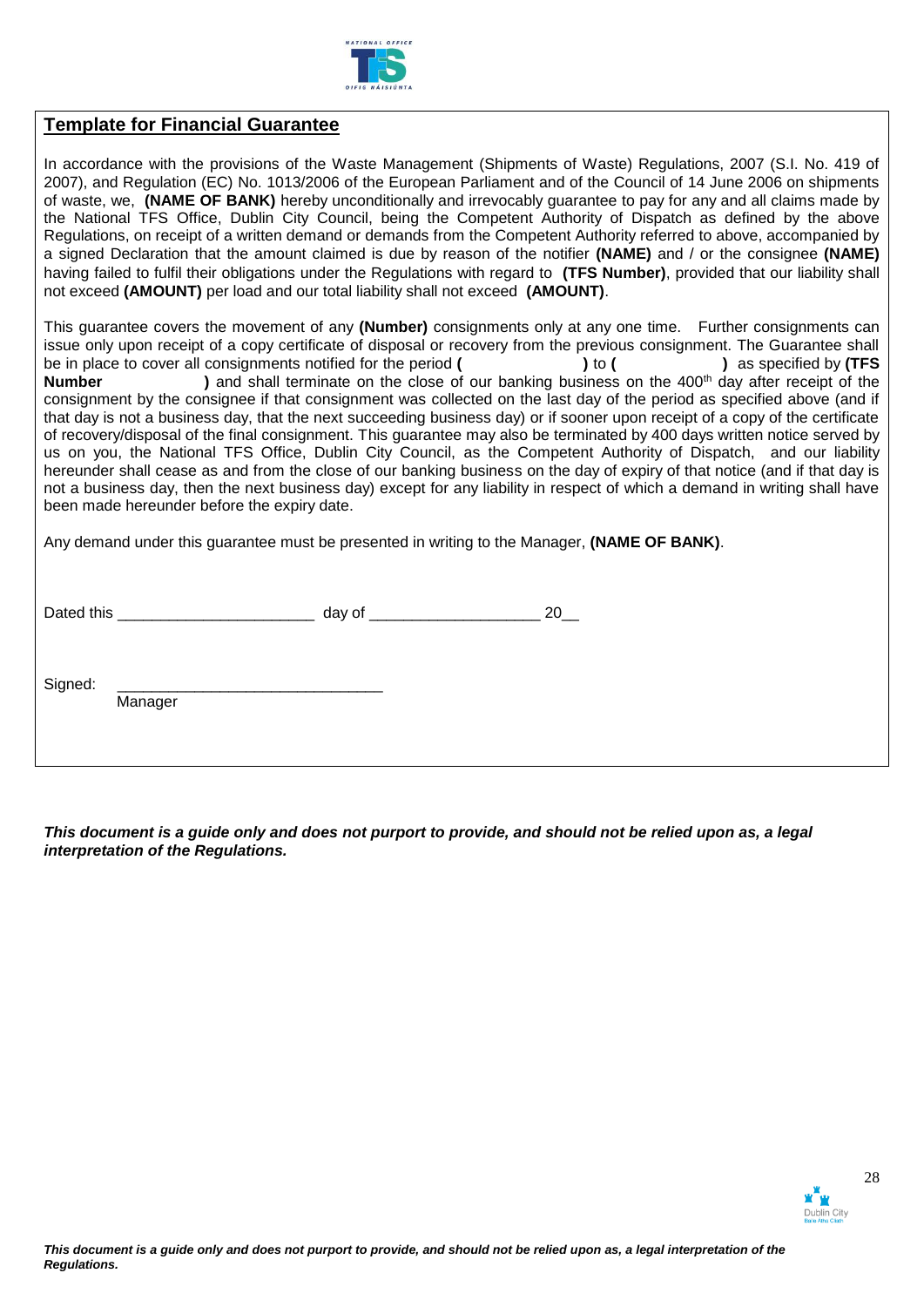

# **CONTRACT [Green]**

### **Contract concluded between the Person Who Arranges Shipments of Green-list Waste for purposes of Article 18, Regulation (EC) No 1013/2006 of the European Parliament and of the Council of 14 June 2006 on Shipments of Waste**

This Contract applies to waste shipments carried in accordance with Article 18 procedures on an Annex VII document in compliance with the requirements of Regulation (EC) No 1013/2006. The parties to this Agreement, being the Person Who Arranges Shipments and the Consignee, shall comply with the requirements of the Waste Shipment Regulation in respect of the movement of Green waste and its recovery at an authorised facility. Shipments shall be carried out in accordance with the information provided in the Annex VII document and under the terms of this Contract.

### **Person Who Arranged Shipment:**

### Consignee:

### **Competent Authority of Dispatch**:

National Transfrontier Shipment Office Floor 2, Block B Blackhall Walk **Smithfield** Dublin 7 D07 ENC4

It is hereby agreed between the parties that the following legal duties and obligations will be observed, as required by Council Regulation (EC) No 1013/2006:

-This contract between the person who arranges the shipment and the consignee shall be effective when the shipment starts.

-This contract is valid for the duration of all shipments effected on the Annex VII document until the final recovery operation has been completed at the authorised facility.

-The Annex VII document shall be signed by the person who arranges the shipment before the shipment starts, and by the recovery facility and the consignee when the waste is received.

-The person who arranges the shipment shall ensure that the waste is accompanied by the Annex VII document.

-The person who arranges the shipment or the consignee shall provide a copy of the contract upon request by the competent authority concerned.

-The person who arranged the shipment, or where that person is not in a position to complete the shipment of waste or its recovery, the consignee, shall take back the waste or ensure its recovery in an alternative way, and provide, if necessary, for its storage in the meantime, if the shipment or the recovery operation has not been completed in the intended way or was effected in an illegal way.

### *Signatures*

| <b>Notifier:</b> | Date: |  |
|------------------|-------|--|
| Consignee:       | Date: |  |

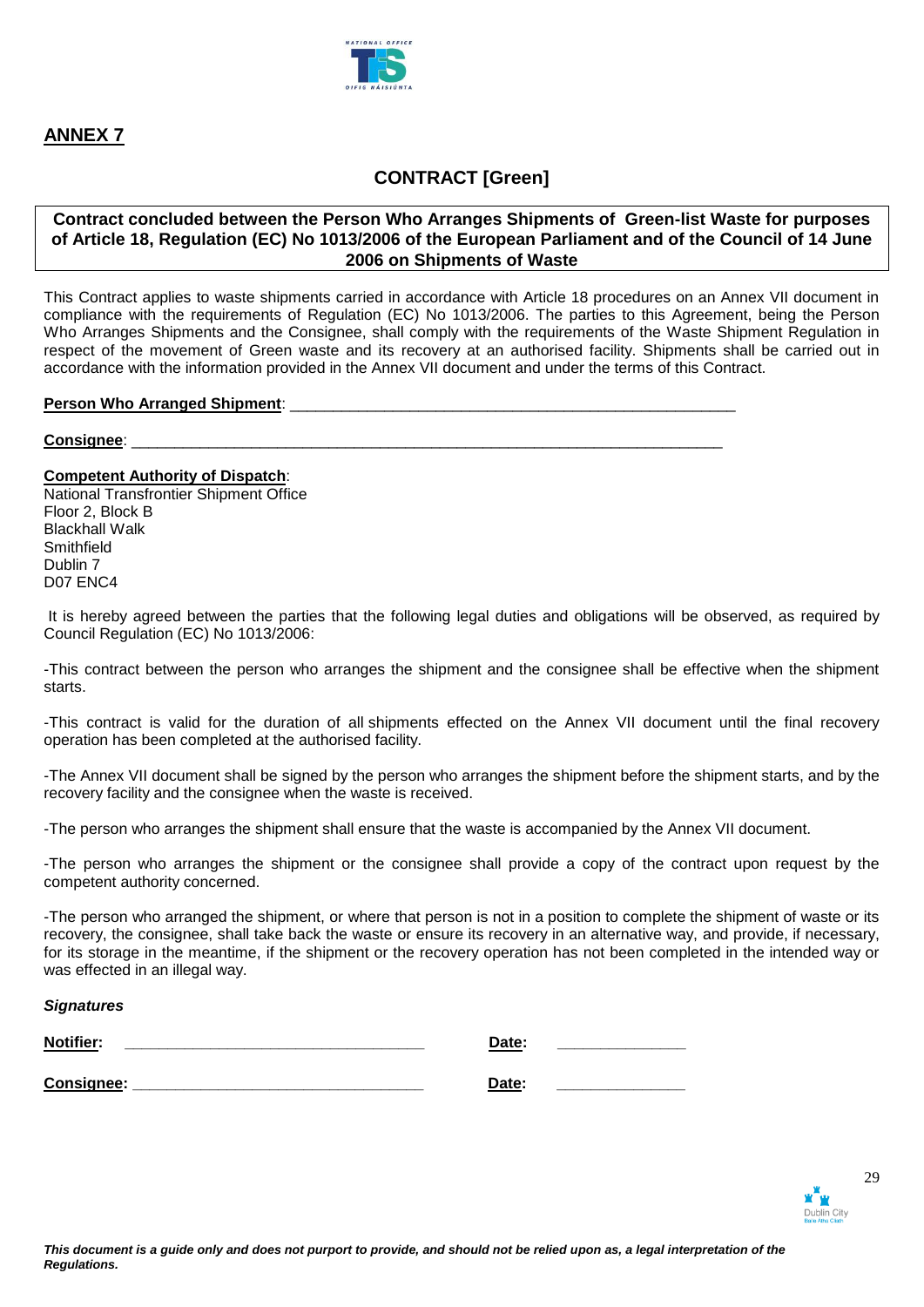

# **Frequently Asked Questions**

### *What is the transfrontier shipment of waste?*

The transfrontier shipment of waste concerns the shipment of waste between countries involving waste movement within, into and out of the EU.

### *How is the Transfrontier Shipment of waste regulated and controlled?*

Transfrontier shipments of waste within, into and out of the EU are regulated and controlled by Regulation (EC) No.1013/2006 of the European Parliament and the Council of 14 June 2006 on shipments of waste effective from the 12th July 2007. As and from this date, Dublin City Council is designated as the National Competent Authority for the export, import and transit of waste shipments under the Waste Management (Shipments of Waste) Regulations 2007, which give effect to the provisions of Regulation (EC) No. 1013/2006.

### *What is the National TFS Office?*

For purposes of the Regulations Dublin City Council has established the National TFS Office (NTFSO). The NTFSO is responsible for meeting Dublin City Council's obligations as the nominated Competent Authority of Dispatch in respect of the export of waste from the State, the Competent Authority of Destination in respect of the import of waste into the State, and the Competent Authority of Transit in respect of the passage of waste in transit through the State.

### *What is a Competent Authority?*

To implement the TFS Regulations and ensure the movement and processing of waste in an environmentally sound manner, authorities are designated for the dispatch, destination and transit of waste.

### *What are the Waste Lists?*

For export and import purposes, wastes are identified for inclusion in Green or Amber lists which are annexed to Regulation (EC) No. 1013/2006. Shipments of Amber listed waste for recovery are subject to the prior written notification and consent procedures. Shipments of Green listed waste for recovery need only be accompanied by information certified by the owner. All shipments of waste destined for disposal are subject to the prior written notification and consent procedures.

### *Who is the Notifier?*

A person or body proposing to carry out a shipment of waste, whether it is the waste producer, collector, broker, or dealer, may act in a notifying and exporting capacity. Where the notifier intends to ship waste, he/she shall submit a prior written notification to and through the National TFS Office.

### **What does prior written notification mean?**

Under the prior written notification and consent procedures, any proposals for the shipment of waste which originate in Ireland must first of all be brought to the attention of the National TFS Office by means of the submission of an application, known as a notification. This consists of a notification document and a movement document, as set out in Annex 1A and 1B of Regulation (EC) No. 1013/2006. Having obtained consent to the waste movement, prior to export the notifier shall send a copy of the completed movement document to the National TFS Office between the hours of 9:30am to 4:30pm Monday to Friday (excluding Bank Holidays) and to the competent authorities concerned at least 3 working days before the shipment starts. The notifier shall retain a copy of the completed movement document.

### *What is the purpose of the Notification and Movement documents?*

The Notification Document provides the Competent Authorities of countries concerned in the proposed waste shipment with information such as the waste type, waste generator, intended quantity of shipments, disposal/recovery process, expiry date etc. The Movement Document, must accompany the waste shipment at all times through the country (ies) of transit en route to the disposal/recovery facility in the country of destination. This document provides information on the notifier, importer, carriers of the consignment, means of transport etc. The main objective of this document is to track and trace the movement of the waste shipment from cradle to grave, including the certification regarding the acceptance and the completed recovery/disposal operation at the authorised waste recovery/disposal facility.

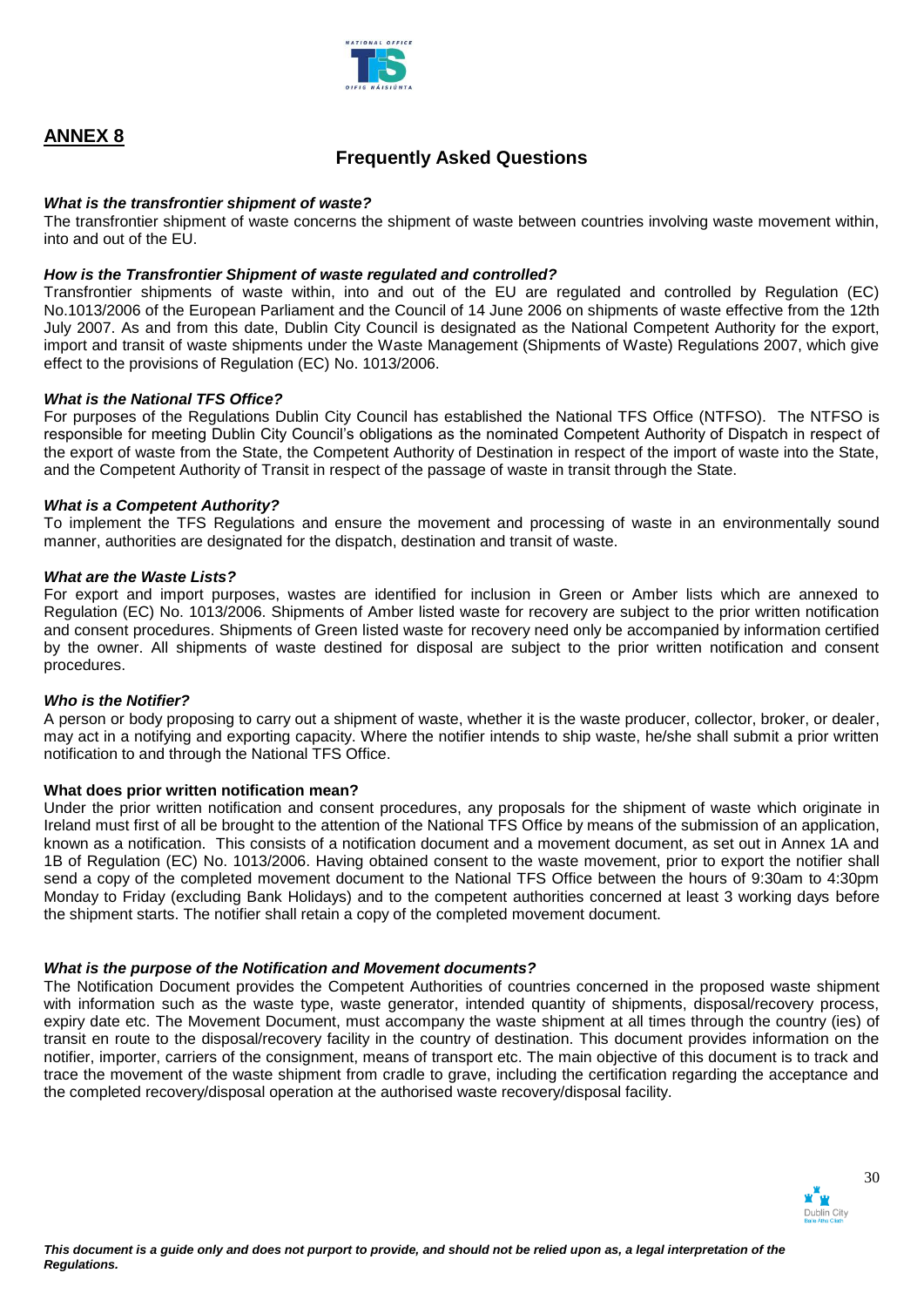

## *What Information should be submitted in an application or notification?*

The notification and movement documents must be fully completed and must be accompanied by:

• The notification fee.

- Copy of a contract drawn up between the notifier and the consignee for the recovery or disposal of the waste.
- Financial Guarantee.
- List of Carriers/Hauliers, indicating Waste Collection Permit reference numbers
- Detailed Waste Description.
- Transport Itinerary.

• Contact details for the Competent Authority of Destination & Transit, including name, address, telephone number, email address & contact name.

### *How do I export waste out of the Republic of Ireland?*

Intended shipments from the State that are subject to the controls of the prior written notification and consent procedures must be brought to the attention of the National TFS Office by means of the submission of a notification. The notifier should firstly apply in writing to the National TFS Office for the notification document and movement document, outlining proposals in relation to the description, origin and destination of the waste. A reference number is allocated to each notification issued.

### *What if I am exporting waste outside the European Community?*

Proposals for the export of waste to countries outside the EU such as China, Hong Kong, Malaysia, Singapore, India are subject to specific importation Regulations. **Please contact the National TFS Office for further information**.

### *When can I commence a waste shipment?*

Having submitted a satisfactory notification, prior to export, waste exporters must have obtained the necessary consent from all the competent and regulatory authorities involved; have received a certificate for the guarantee; have appropriate third party liability insurance; ensure that the waste is moved in accordance with the information provided in the notification; have arranged to comply with all other applicable enactments in addition to the TFS legislation, and ensure that the proposed shipment is managed in an environmentally sound manner. The notifier shall insert the actual date of shipment in the movement document, sign it and otherwise complete the movement document and shall send a copy of the completed movement document to the competent authorities concerned and to the consignee at least 3 working days before the shipment starts. The movement document and a copy of the notification document containing the written consents and the conditions of the competent authorities concerned shall accompany each transport.

### *How do I reference any annexes/attachments to my notification documents?*

Each attachment should include the reference number of the relevant notification and mention the block to which it relates in the notification or Movement Document. It should be in capital letters at the top of each annex/amendment.

### *Are there any other requirements needed on completing the notification documents?*

A six digit format should be used to indicate the date e.g. 12 July 2007 should be shown as 12.07.07*(day. month. year.)* All signatures should be written in permanent ink. The name of the authorised representative e.g. signature of declaration box 15, should also be written in capital letters to accompany the signature.

### *What is consent to notification?*

The competent authorities of dispatch, destination, and transit may consent to the proposed shipment with or without conditions, or may object to the shipment.

### *What if I have changes in the shipment after consent?*

If any essential change is made to the details and or the conditions of the consented shipment, including changes in: • Intended quantity

- Route
- Date of shipment or carrier

The notifier shall inform the competent authorities concerned and the consignee immediately.

In such cases a new notification shall be submitted, unless all the competent authorities concerned consider that the proposed changes do not require a new notification. Where such changes involve competent authorities other than those concerned in the original notification, new notification shall be submitted.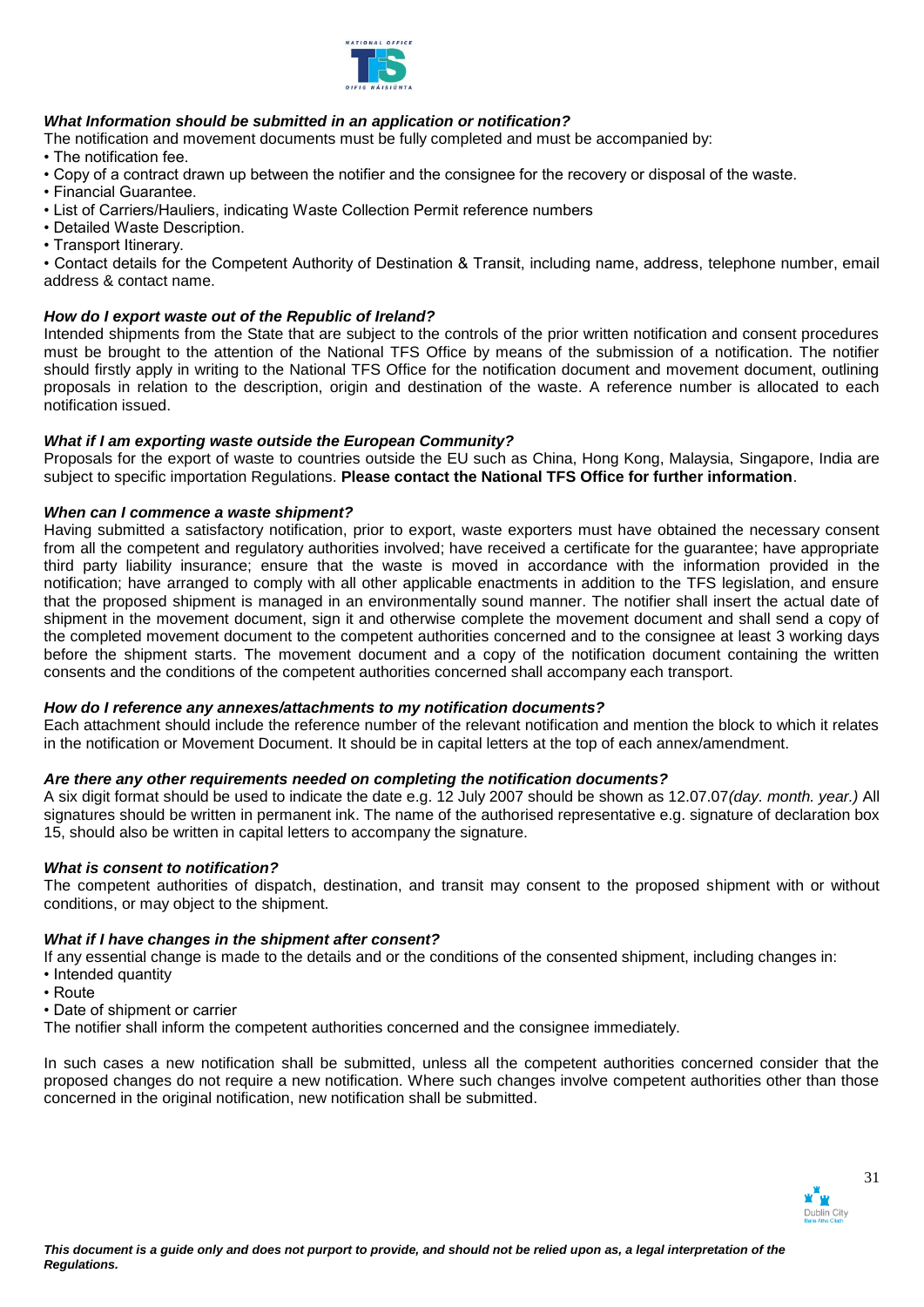

### *What is a general notification?*

In cases where essentially similar waste (e.g. those having essentially similar physical and chemical characteristics) are to be shipped to the same consignee, facility, through the same route, exporter, the competent authorities of the countries concerned may provide one general notification for such multiple shipments for a time period of up to one year.

#### *What is a pre – consented facility?*

The competent authorities of destination, import, which have jurisdiction over specific recovery facilities, may decide to issue pre-consents to such facilities. Such decisions can be limited to a specified period of time and can be revoked at any time.

#### *What is an illegal shipment?*

Please see Article 2 (35) of the WSR.

#### *How long do I keep the documents and information for?*

All documents sent to or by the competent authorities in relation to a notified shipment shall be kept for *at least three years*  from the date when the shipment starts, by the competent authority (ies), the notifier, the consignee and the facility that receives the waste.

#### *What is the Basel Convention?*

Means the Basel Convention of 22 March 1989 on the control of transboundary movements of hazardous wastes and their disposal.

#### *What is the OECD Decision?*

The OECD (Organisation of Economic Co-operation and Development) decision [Council Decision C (2001) 107/FINAL – Decision] is applied to transfrontier shipments of waste destined for recovery operations that take place from one OECD member to another. Any country that is not part of the OECD decision is known as a non-OECD country e.g. China.

#### *Who are the EFTA countries?*

The European Free Trade Association (EFTA) consists of four members Iceland, Liechtenstein, Norway and Switzerland. If you are intending on exporting to these countries **please contact the National TFS Office for further Information**.

#### *What is Impel?*

IMPEL is the European Union Network for the Implementation and Enforcement of Environmental Law (IMPEL). It is an informal Network of the environmental authorities of the Member States. The network is commonly known as the IMPEL Network.

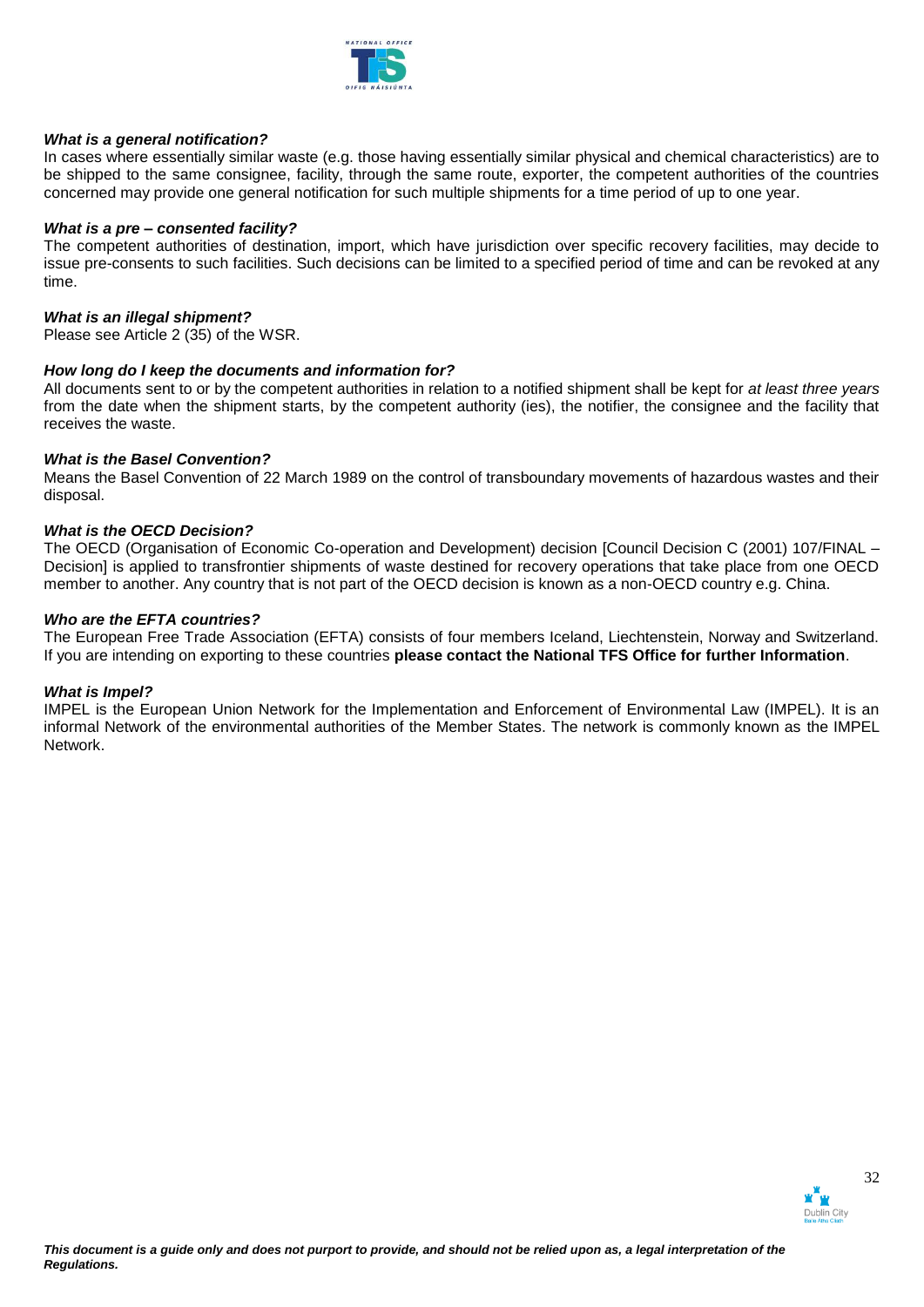

# **Useful Websites**

• Application forms, including the Notification Document; Movement Document; Broker and Dealer Registration Form; Refund Claim Form; and the Annex VII Document, can be accessed through the appropriate quick-link on the following:

[http://nationaltfs.ie](http://www.nationaltfs.ie/) or by emailing [nationaltfs@dublincity.ie](mailto:nationaltfs@dublincity.ie)

• List of Waste coding system:

**[https://www.epa.ie/pubs/reports/waste/stats/wasteclassification/EPA\\_Waste\\_Classification\\_2015\\_Web.pdf](https://www.epa.ie/pubs/reports/waste/stats/wasteclassification/EPA_Waste_Classification_2015_Web.pdf)**

- Irish Acts and Statutory Instruments are available at **[www.irishstatutebook.ie](http://www.irishstatutebook.ie/)**
- Department of Environment**: [www.dccae.gov.ie](http://www.dccae.gov.ie/)**
- EC Waste Shipments: **<https://ec.europa.eu/environment/waste/shipments/index.htm>**
- Basel Convention home page: **<http://www.basel.int/>**
- OECD waste recovery: **<https://www.oecd.org/env/waste/theoecdcontrolsystemforwasterecovery.htm>**
- Impel: **<https://www.impel.eu/>**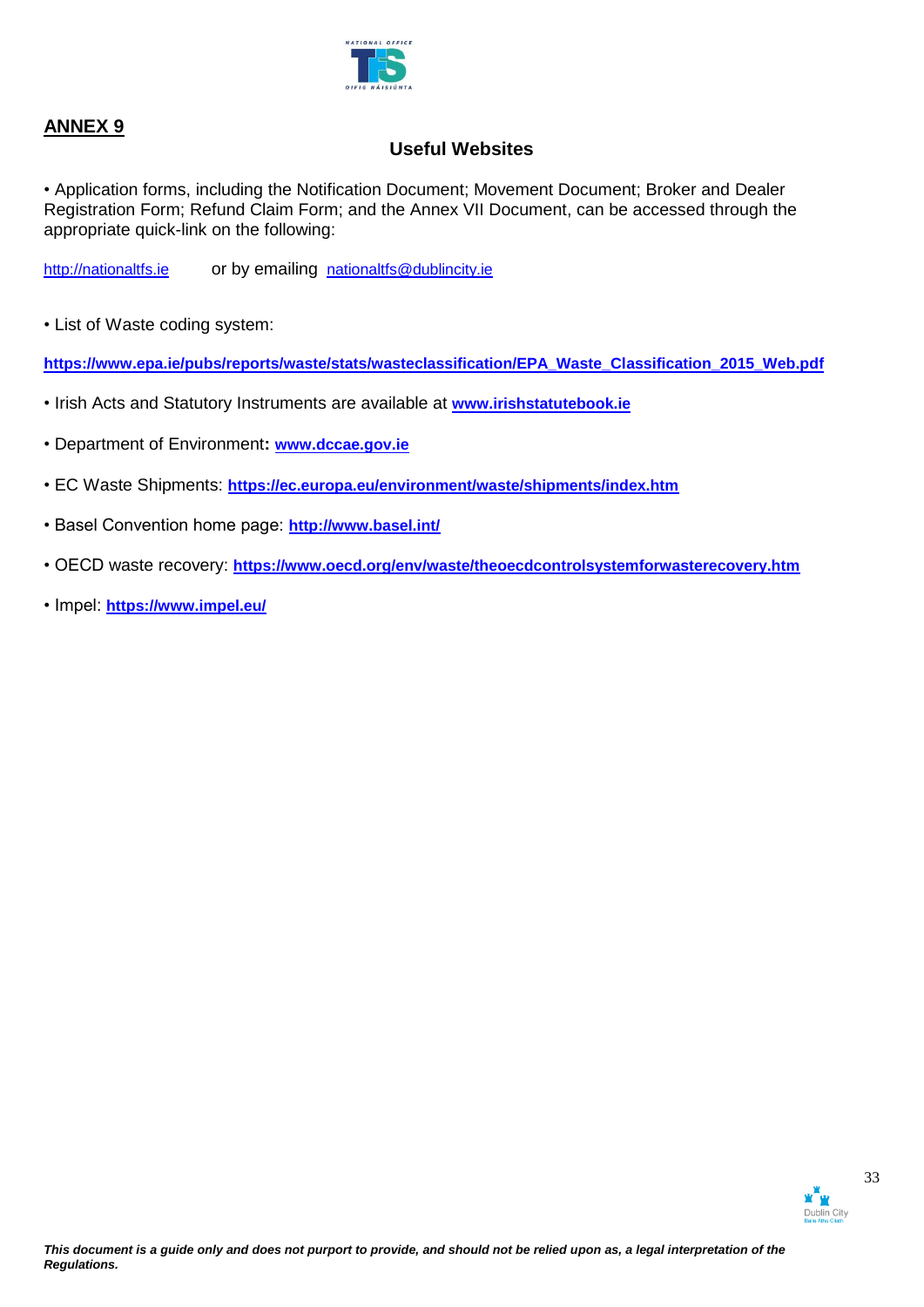

# **Contacts**

### **National Transfrontier Shipment Office**

Dublin City Council Floor 2, Block B Blackhall Walk **Smithfield** Dublin 7 D07 ENC4 Tl: + 353 (0)1 222 4411 E: **nationaltfs@dublincity.ie** [http://nationaltfs.ie](http://www.nationaltfs.ie/) 

#### **Waste Enforcement Unit**

Dublin City Council Floor 2, Block B Blackhall Walk Smithfield Dublin 7 D<sub>07</sub> ENC<sub>4</sub> T: + 353 (0)1 2224276 Email: **waste.enforcement@dublincity.ie**

### **Department of Communications, Climate Action and Environment**

29 – 31 Adelaide Road, Dublin, D02 X285 LoCall: 1890 44 99 00 **[www.dccae.gov.ie](http://www.dccae.gov.ie/)**

#### **EPA Headquarters**

PO Box 3000 Johnstown Castle Estate Co. Wexford Lo Call: 1890 335599 T: +353 (0)53-9160600 Email: **info@epa.ie [www.epa.ie](http://www.epa.ie/)**

### **Health and Safety Authority**

The Metropolitan Building James Joyce Street Dublin 1 T: 1890 289 389 **[www.hsa.ie](http://www.hsa.ie/)**

### **Department of Agriculture, Food and Marine**

Agriculture House Kildare Street Dublin 2 T: +353 (0) 1 6072000 E: **info@agriculture.gov.ie [www.agriculture.gov.ie](http://www.agriculture.gov.ie/)**

**Government Publications**  T: 076 1106 834 or E: **[publications@opw.ie](mailto:publications@opw.ie) [www.opw.ie/governmentpublications](http://www.opw.ie/governmentpublications)**